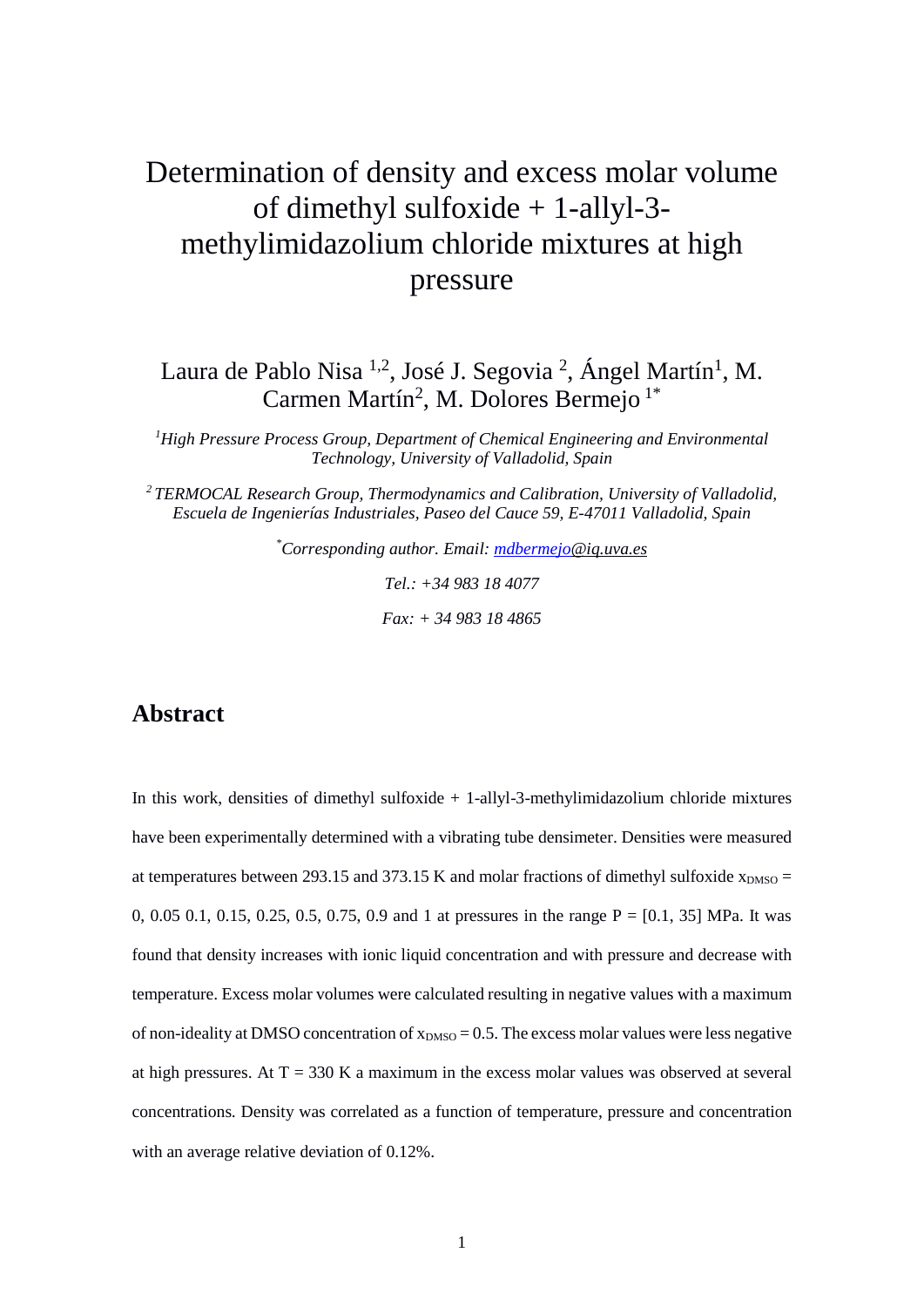Keywords: ionic liquid, 1-ally-3-methylimidazolium Chloride, dimethyl sulfoxide, density, excess molar volume, correlation.



## **Graphical Abstract**

## **Symbols**

| ARD %       | Average relative deviation                                 |
|-------------|------------------------------------------------------------|
| <b>DMSO</b> | Dimethyl sulfoxide                                         |
| IL          | Ionic liquid                                               |
| $M_i$       | Molecular weight of the substance i in $g \text{ cm}^{-3}$ |
| $V^{E}$     | Molar excess volume in $cm3$ mol <sup>-1</sup>             |
| <b>VTD</b>  | <b>Vibrating Tube Densimeter</b>                           |
| Xi          | Molar concentration of the substance i                     |

 $\rho_i$  Density of the substance i in kg m<sup>-3</sup>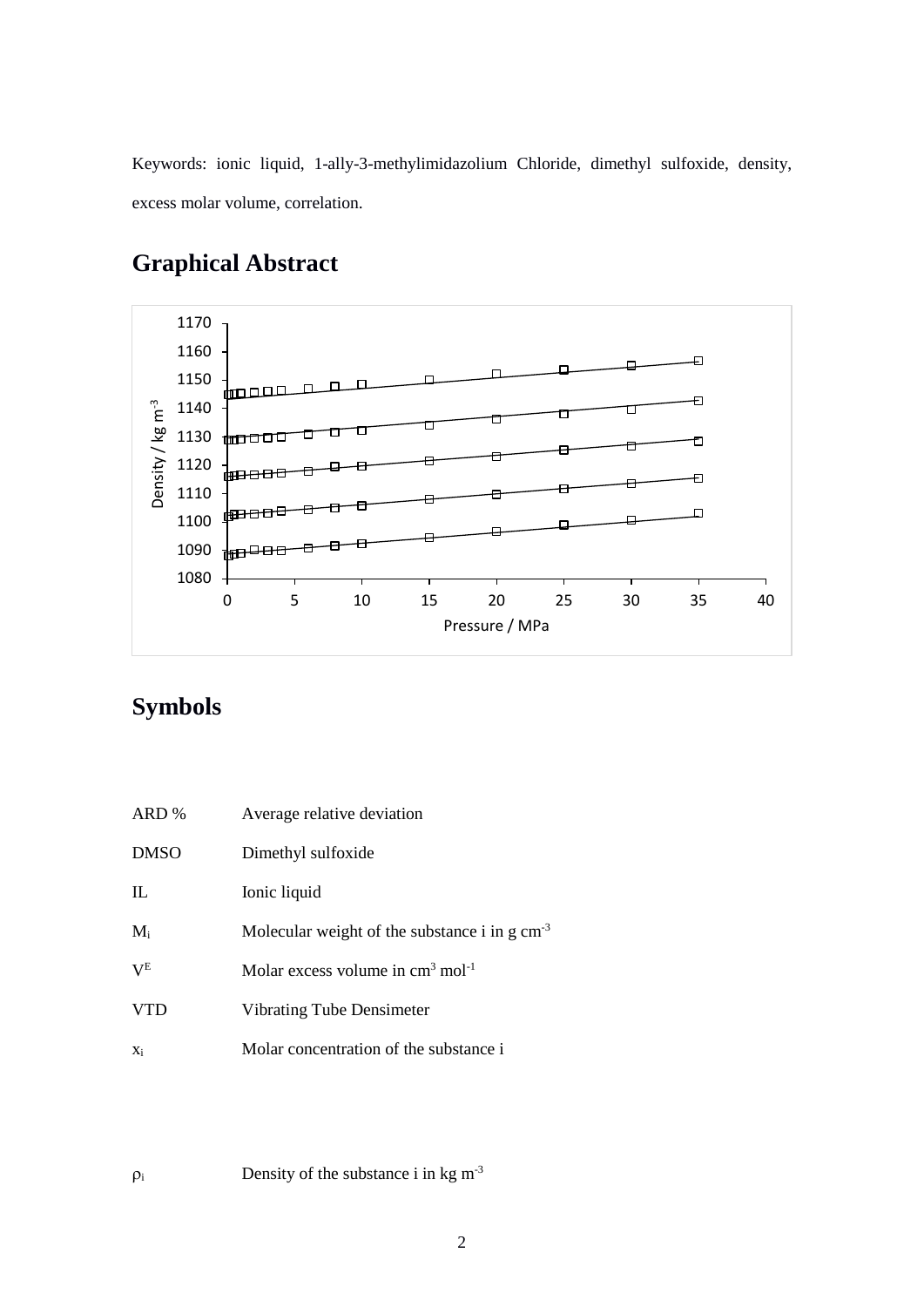### **1 Introduction:**

Currently, and due to the strong need of environmentally benign technologies, the possibilities of using so-called ionic liquids (ILs) are being explored. These substances are characterized by being composed only by ions whose size are irregular and large enough to prevent the formation of a solid net. Thus, they are liquid at room temperatures. Therefore, ILs can be defined as salts in liquid phase [1]. Their most notable property is its negligible vapor pressure and high solvation power for multitude of components, both organic and inorganic. These properties make them attractive for their use as an alternative to traditional and highly volatile organic solvents. By combining different anions and cations, millions of ionic liquids can be synthetized and their properties can be tuned by simply changing, cations, anions or the length of the alkyl chain substituents [2]. Among them, imidazolium based ionic liquids with acetate, chloride or alkylphosphate anions stand out for their capacity of dissolving cellulose and other natural polymers.

Cellulose is the most abundant organic substance on earth and its processing can lead to obtain high added-value substances [3]. Most conventional processes for cellulose transformation are based on the use of highly pollutant solvents or extreme operational conditions. Thus, the development of process for cellulose transformation using ionic liquids has attracted a lot of attention in the last years [4–7] . One of the main inconvenients for the development of cellulose processing in ionic liquid is the high viscosity of ILs [8], especially in the case of those with chloride anion. In addition, the dissolution of cellulose in ILs causes the viscosity of the mixture to increase significantly. As a consequence, ionic liquids are often used in combination with co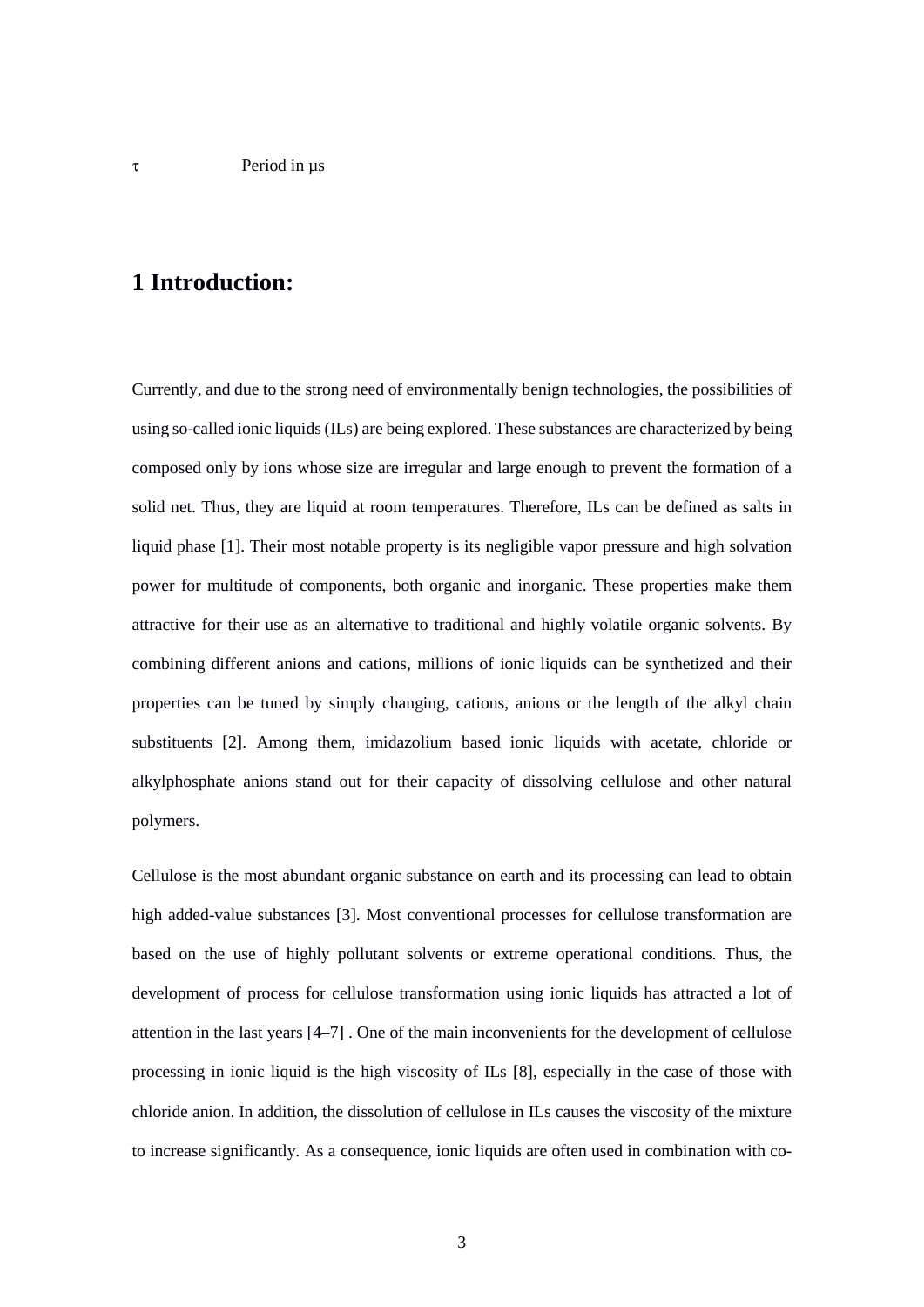solvents in order to reduce the viscosity, or enhance the transport properties [9], because it is well known that molecular solvents decrease the viscosity of alkyl-imidazolium ionic liquids while other impurities as chloride increase it [10,11].In the case of cellulose processing it is important that the co-solvent chosen do not cause the precipitation of cellulose thus, dimethyl formamide or most frequently dimethyl sulfoxide (DMSO) are used [12–14]. Thus, it is important to know the physical properties of these mixtures at different operational conditions

In literature, it is possible to find several published works where the density and viscosity of several imidazolium chloride based ionic liquids are determined along with co-solvents or impurities. For example, Lv and coworkers [15], measured the effect of the DMSO in the viscosity of the ionic liquid + cellulose mixtures and concluded that the addition of DMSO in cellulose/AmimCl or cellulose/BmimCl decreases dramatically the viscosity of them. Densities, excess volume, viscosities and other thermodynamics properties of aqueous mixtures of alkylimidazolium chloride based IL's has also been studied among others by Sastry et al. [16], Tariq et al. [17], Liu et al. [18], Sing & Kumar [19] and Gomez et al. [20]. Properties of aqueous mixtures of AmimCl by Xu et al. [21], Wu et al. [22], and Jimenez and co-workers [23]. Kumar et al. [24], proceed to measure the density of mixtures ethylene glycol + alkyl-imidazolium chloride ionic liquids at atmospheric pressure. Lopes et al. [25] measured the density and viscosity of mixtures CO<sub>2</sub>/AmimCl and correlate the viscosity with a modified equation from Seddon et al. [10]. In general, it is observed that density decreases with temperature and with co-solvent concentration.

Some other authors have studied the influence of the pressure in the density. For example, Tomé et al. have studied the change of the density of pure imidazolium based Ionic Liquids with the pressure, and correlated this data with the Tait equation [26], Machida et al. also measured the density of L-Lactate-containing Ionic Liquids up to 200 MPa [27], and Safarov et al. determined the density and viscosity of pure 1-butyl-3-methylimidazolium acetate [Bmim][Ac] up to 140 MPa [28]. Gardas et al. [29] measured the density of imidazolium-based Ionic Liquids and then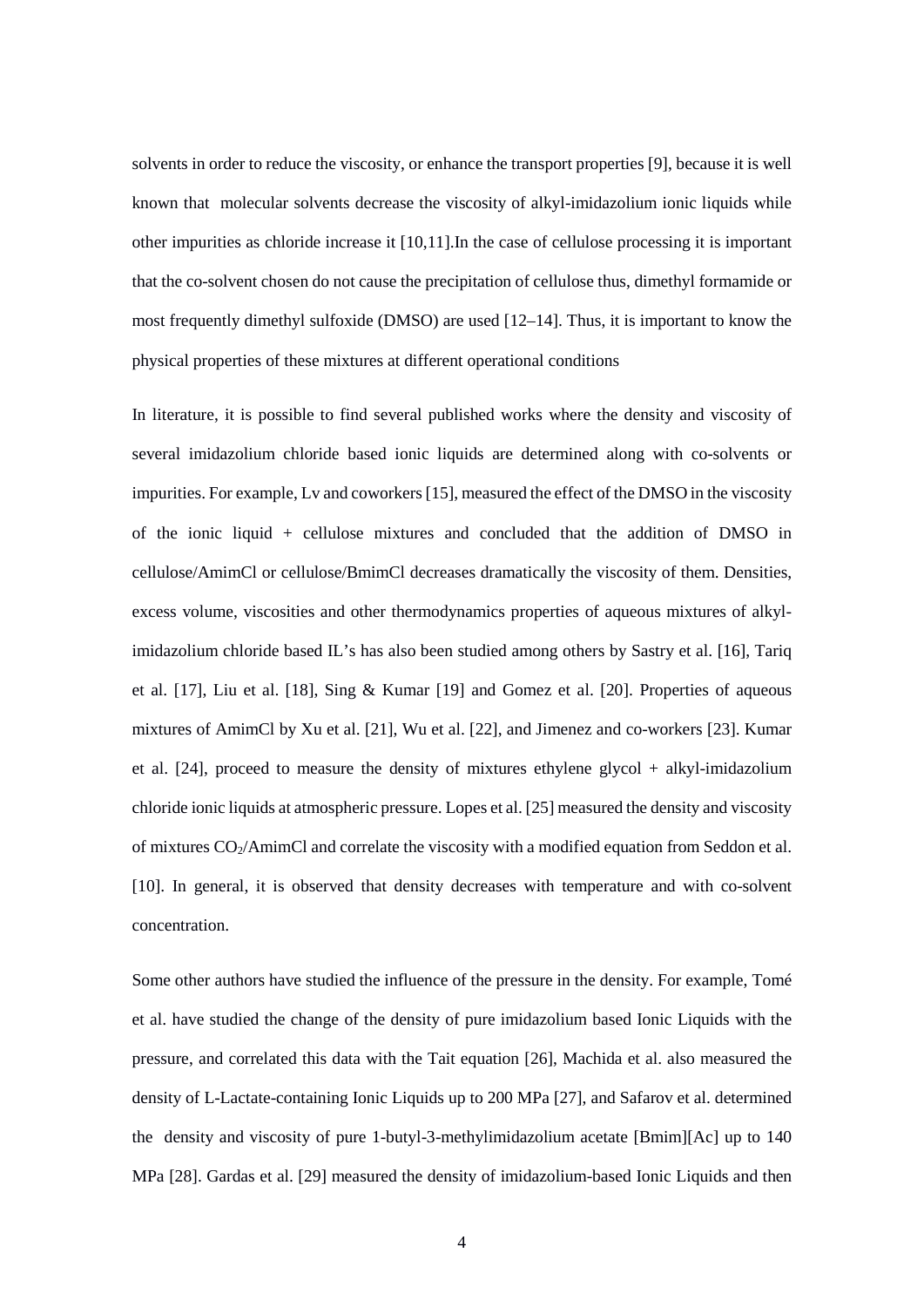correlated it with the Tait equation. All of them found that the density of ionic liquids increased with pressure. There is also a number of works presenting densities of different organic liquids  $+$ different organic solvents under pressure [30–33], observing also that the density of the mixture increases with pressure.

In the literature, examples of both positive and negative excess molar volumes in co-solvent + ionic liquid mixtures can be found. In [34] Bahadur et al. studied the excess molar volume in mixtures of ionic liquid and water, and they concluded that excess molar volumes are the result of two competitive effects, a positive effect caused bythe reduction of self-association between molecules due to the influence of the hydrogen bonds or Van der Waals interactions, and a negative effect that could be a result of a better packing caused of polar interactions between molecules. In mixtures of co-solvents with imidazolium chloride or acetate ionic liquids it is reported that excess molar volume is decreasing with increasing cosolvent concentration until reaching a minimum for molar fractions of around 0.6-0.7 [20,23]. Sandhya et al. studied the influence of the temperature and alcohol's length in the excess volume, and they found that when the temperature and the alcohol chain length increases, the mixture becomes less ideal, and the point where the excess molar volume is maximum moves to higher compositions [35]. On the other hand, Makhtarani et al. measured the behavior of binary mixtures of pyridinium based ionic liquid plus water, and they found that the mixtures have positive excess molar volume, and it is less ideal when the temperature increases [36].To the best of our knowledge, there are no experimental data of densities and excess molar volume of mixtures DMSO + AmimCl.

In this work the density of mixtures of DMSO + AmimCl at various conditions of temperature, pressure and concentration are presented. Excess molar volumes were calculated using the experimental density data. Density was correlated as a function of temperature, pressure and composition.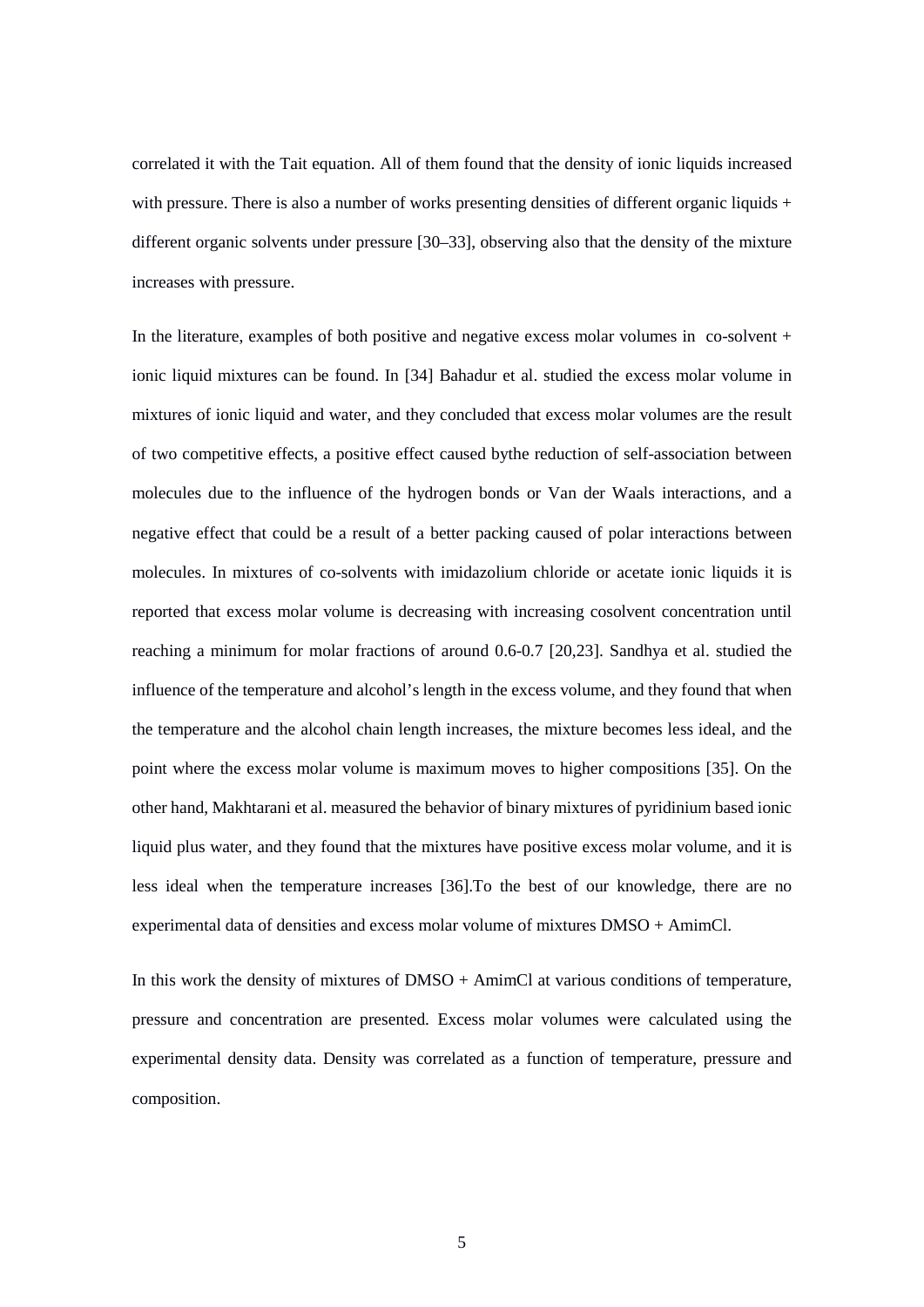### **2 Experimental:**

#### *2.1 Materials.*

For the calibration, pure water and vacuum were used. Density of toluene was measured in order to check the calibration. Both compounds, water and toluene were supplied by Sigma Aldrich with purities of 100% and 99.8% respectively. The DMSO has a purity of 98% and was supplied by Sigma – Aldrich with a humidity of  $\approx 200$  ppm. The 1-allyl-3-methylimidazolium chloride supplied by Iolitec (assay (NMR) =  $98\%$ ; 1-Allyl-3-methylimidazolium (IC)=  $99.9\%$ ; Chloride (IC)= 99.9%; 1-Methylimidazole (IC)< 1% and Water (KF)=  $0.2467%$ ). The ionic liquid was further dried by applying a level of vacuum of  $10^{-2}$  mbar while stirred at temperature of 86°C. Good results of humidity were obtained after this procedure as it is shown i[n Table 1.](#page-5-0) In addition, the ionic liquid was carefully handled in order to avoid absorption of water from the air, as it is explained below.

| $x_{\text{DMSO}} / \text{mol/mol}$ $x_{\text{water}} / \text{mol/mol}$ |       |
|------------------------------------------------------------------------|-------|
| 0.000                                                                  | 0.013 |
| 0.048                                                                  | 0.015 |
| 0.098                                                                  | 0.016 |
| 0.147                                                                  | 0.014 |
| 0.248                                                                  | 0.006 |
| 0.495                                                                  | 0.011 |
| 0.729                                                                  | 0.021 |
| 0.893                                                                  | 0.008 |
| 0.999                                                                  | 0.001 |

<span id="page-5-0"></span>*Table 1: Water content in mixtures DMSO + AmimCl* 

*Uncertainty of the molar fraction is 0.001 mol/mol*

#### *2.2 Description of the equipment*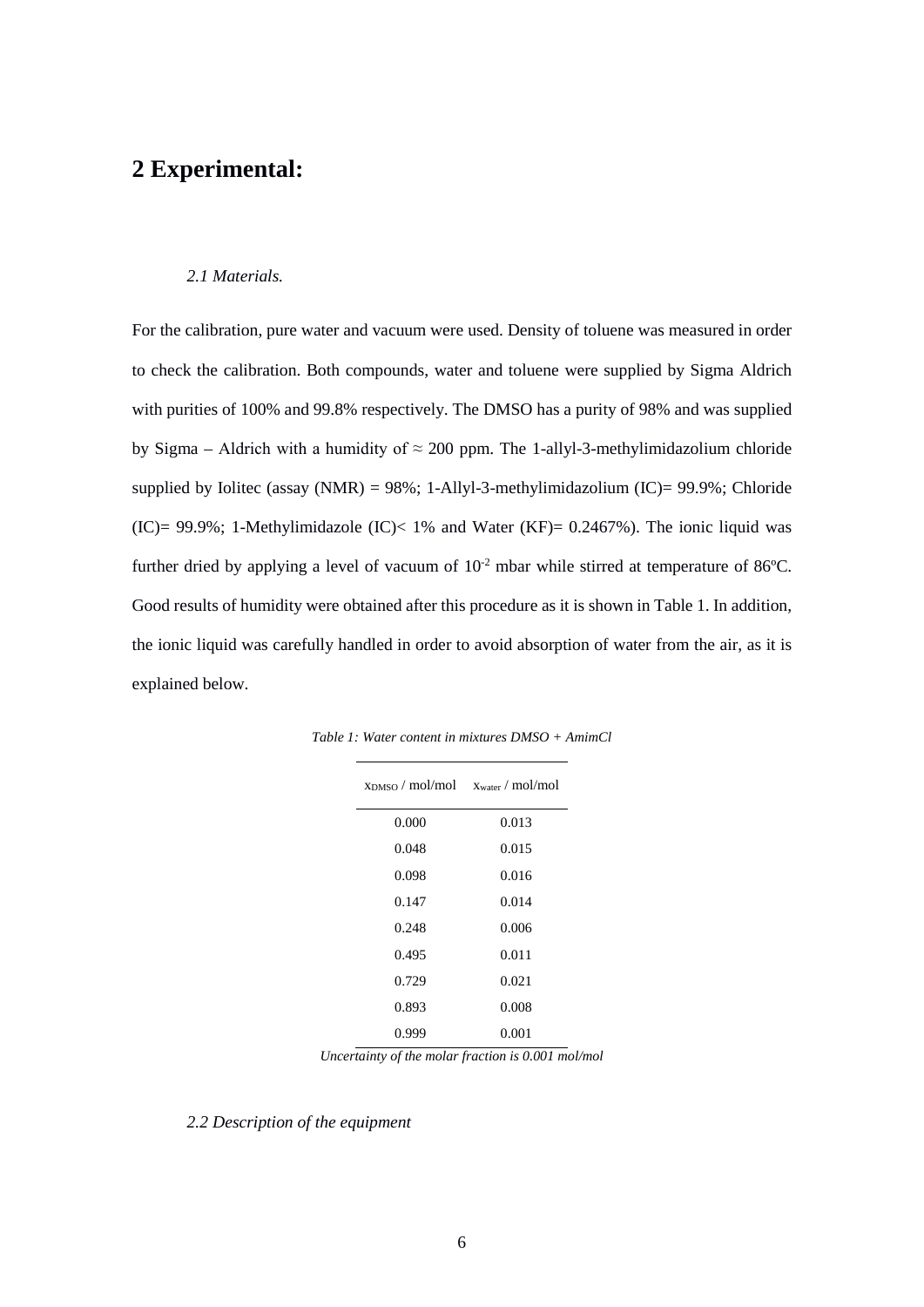The mixtures were prepared gravimetrically by using a high precision balance (Sartorius Basic BA 310P, precision  $= 0.001$  g) under nitrogen atmosphere, in which the humidity is kept below 30%. The water content of IL, DMSO and of their mixtures was measured with Karl - Fischer Coulometric titration using Mettler Toledo C20 KF, taking at least three measurements per sample.

Densities of these mixtures at various temperatures and pressures, from atmospheric pressure to 35 MPa, were performed in a vibrating tube densimeter (VTD) model Anton Paar DMA 514, connected to a frequency meter Anton Paar DMA 60. A schematic diagram of the equipment is shown in Figure 1. The basis of a vibrating tube densimeter is that the resonance frequency of a body immersed in a fluid depends on the density. The vibrating tube viscometer is a simple device consisting mainly of a thin "U" tube filled with the liquid which density we want to determine. The tube is surrounded by mineral oil bath, Julabo F 25, whose purpose is merely to keep constant its temperature. A Pt100 thermometer is placed in the curved part of the "U" (where the resonance frequency is precisely measured) and a temperature controller, Julabo HE, integrated in the above mentioned thermal bath keeps the temperature constant. The Pt100 thermometer has an uncertainty of  $\pm 0.05$  K and the frequency meter has an uncertainty of  $\pm 7.5$  10<sup>-3</sup> µs. The pressure is measured with a digital manometer GE Drunk DPI 104 and controlled by a manually operated piston. The manometer has an uncertainty of  $\pm 0.02$  bar. To calibrate is necessary to measure the response of the equipment in two different conditions, firstly with the tube under vacuum and secondly with a fluid of known density, which in this case, high purity distilled water was chosen. It is important that the conditions of pressure and temperature of these calibrations are the same that the final intended measuring conditions. Previous to the measurement of the mixtures DMSO + AmimCl, toluene density was measured in order to compare with the available data on Refprop [37]. The equipment was previously described in [38,39].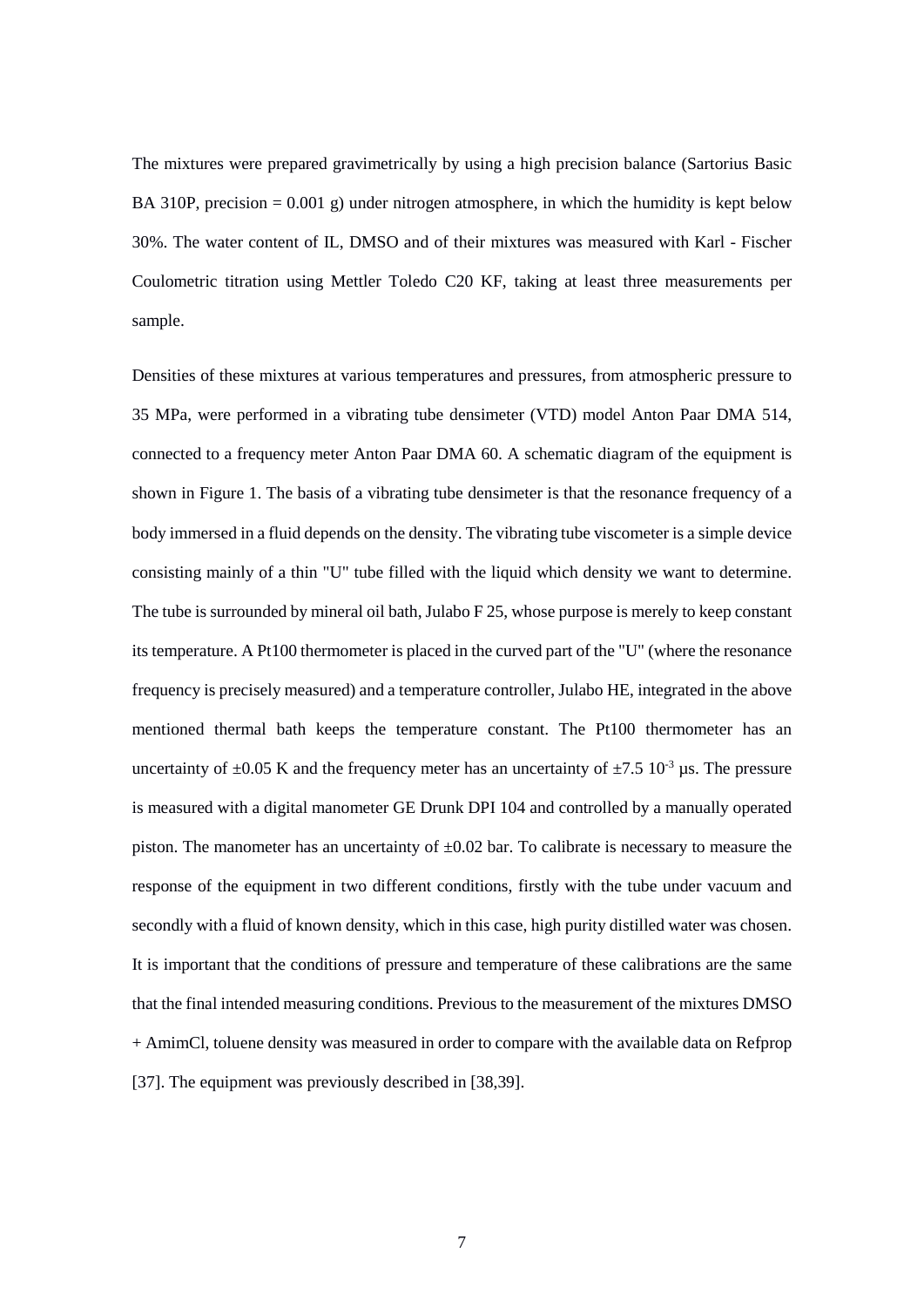



#### *2.3 Densimeter loading and measuring procedures*

Ionic liquids are in general very hygroscopic, so they must be handled with extreme care in order to avoid their humidification. Thus to charge the mixture in the densimeter the following procedure was used: first of all, a vacuum pump is connected to the pipe, and then, when the pressure inside is lower than  $10^{-2}$  mPa the pump is stopped and the valve V-2 is closed. Secondly, a funnel filled with the mixture is connected to the pipe. In the next step, the valve V-1 is opened and the mixture enters and fills the equipment. It is important to avoid that air bubbles enter in the pipe because they can modify the density measurements.

While working with the highly viscous mixture, during the filling step, the bath temperature is set to 80ºC so the mixture can flow easily through the pipe. Finally, all valves are closed, so the mixture keeps insulated from water.

After the mixture is introduced inside the equipment, the bath temperature is set to the first temperature, and then the densities of the mixture at the specified temperature in all range of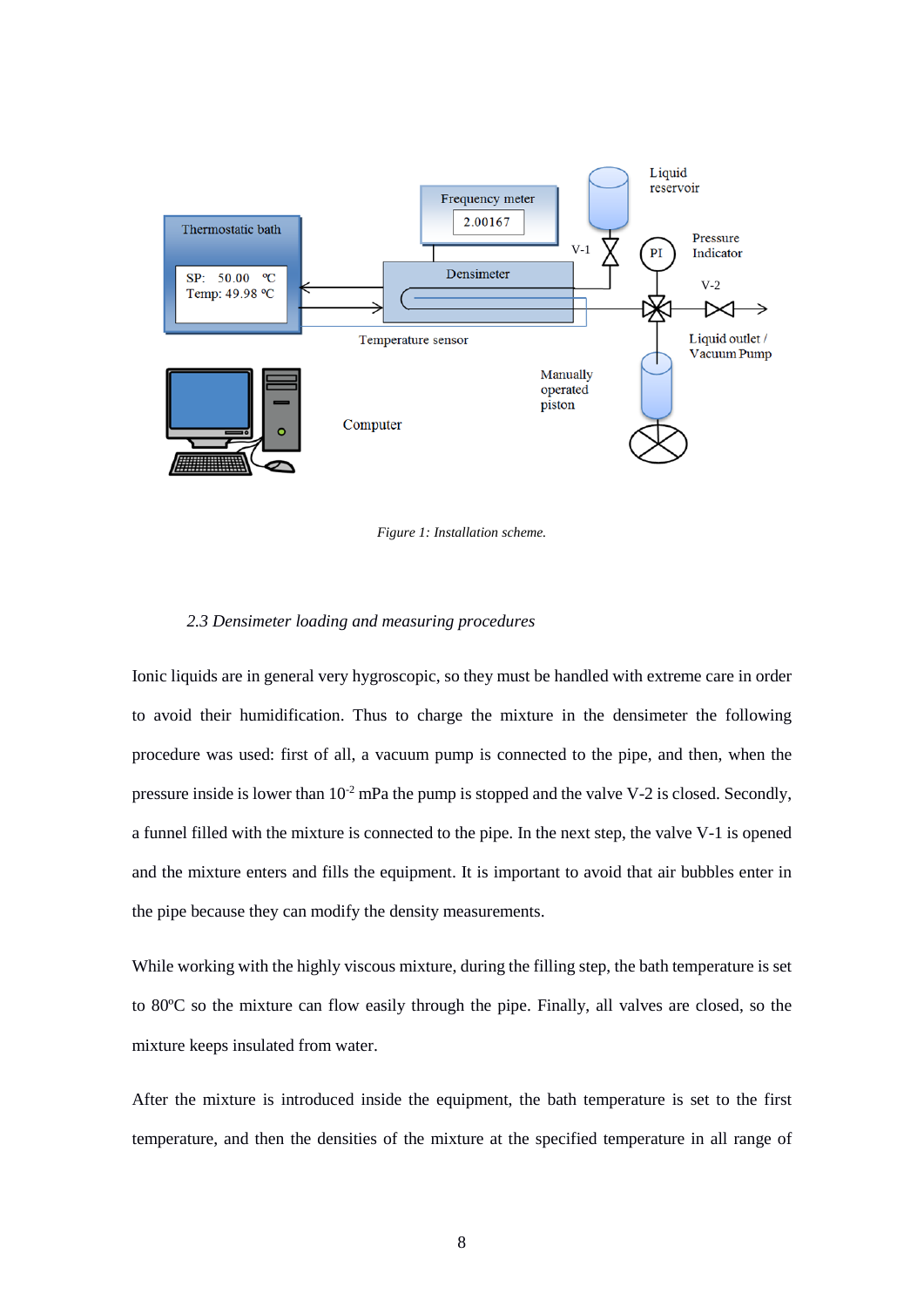pressures are measured. Finally, the next temperature is set up in the bath and the process is repeated.

### **3 Evaluation of the uncertainty**

In this work the calibration method for the vibrating tube densimeter developed Lagourette et al. [40] and modified by Comuñas et al. [39] was used. In this method, the density of one fluid depends on the oscillation period as is described in the equation [\( 1](#page-8-0) ):

<span id="page-8-0"></span>
$$
\rho(T, P) = A(T)\tau^2(T, P) - B(T, P) \tag{1}
$$

With two sets of data, for (vacuum and high purity water) it is possible to determine the calibration constants "A" and "B" that are the characteristic parameters of the apparatus, for every operational condition. In this work, vacuum and high purity water were used as reference fluids.

Equations of uncertainty of the vibrating tube densimeter can be calculated from [38] following the *law of propagation of uncertainty* described in JCGM 100: 2008 [41]*.*

<span id="page-8-1"></span>*Table 2: Uncertainty budget for the vibrating tube densimeter. Values calculated for density of*  $x_{DMSO} = 0.247$ *,*  $P = I$ *MPa and T = 333.15 K.*

| Uncertainty             |                    | Units             | Estimate | <b>Divisor</b> | u(x) / kg/m3 |
|-------------------------|--------------------|-------------------|----------|----------------|--------------|
| $u(\rho$ ref)           | Reference Material | kg/m <sup>3</sup> | 0.1      | $\overline{c}$ | 0.058        |
|                         | Calibration        |                   | 0.050    | 2              |              |
| u(T)                    | Resolution         | K                 | 0.010    | $2\sqrt{3}$    | 0.0257       |
|                         | Repeatability      |                   | 0.005    | 1              |              |
|                         | Calibration        | MPa               | 0.02     | $\overline{c}$ |              |
| u(P)                    | Resolution         |                   | 0.01     | $2\sqrt{3}$    | 0.014        |
|                         | Repeatability      |                   | 0.01     | 1              |              |
| $u(\tau \text{ water})$ | Repeatability      |                   | 2.32E-06 | 1              | 2.34E-06     |
|                         | Resolution         | μs                | 1.00E-06 | $2\sqrt{3}$    |              |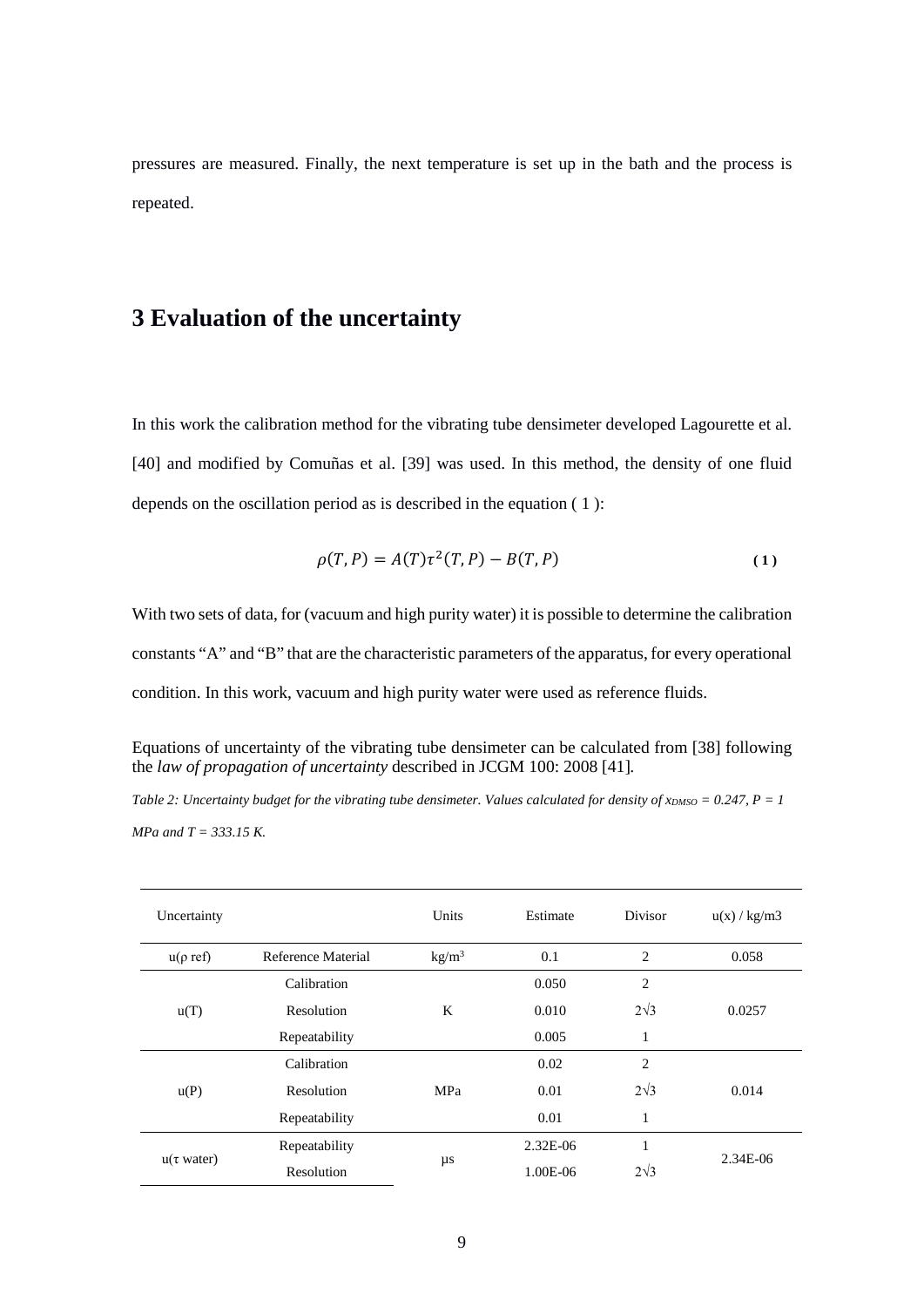| $u(\tau \text{ void})$ | Repeatability     |                                            | 1.77E-06 | 1           | 1.79E-06 |
|------------------------|-------------------|--------------------------------------------|----------|-------------|----------|
|                        | <b>Resolution</b> | $\mu s$                                    | 1.00E-06 | $2\sqrt{3}$ |          |
| u(A(T))                |                   | kg m <sup>-3</sup> $\mu$ s <sup>2</sup>    |          |             | 0.1      |
| u(B(T,P))              |                   | $kg \, \text{m}^{-3}$                      |          |             | 0.5      |
| U(A(T))                |                   | kg m <sup>-3</sup> $\mu$ s <sup>2</sup>    |          | $k=2$       | 0.3      |
| U(B(T,P))              |                   | $\text{kg m}^3$                            |          | $k=2$       | 1.0      |
| $u(\rho)$              |                   | $kg \, \text{m}^{-3}$                      |          |             | 0.7      |
| $U(\rho)$              |                   | $kg \, \text{m}^{-3}$                      |          | $k=2$       | 1.5      |
| $U_r(\rho)$            |                   | $kg \, \text{m}^{-3}$ / kg m <sup>-3</sup> |          | $k=2$       | 1.3E-03  |

The uncertainty achieved has the same order of magnitude as that obtained by others authors using the same or similar equipment. [38]

Finally, the density of toluene measured with the densimeter is compared to data from Refprop [37] resulting in a proper fit with the experimental data.

### **4 Experimental results**

#### *4.1 Densities of DMSO + AmimCl.*

Densities at different DMSO molar fractions as a function of pressure and temperature are presented in tables from [Table 2](#page-8-1) to [Table 11.](#page-14-0) Density of a mixture of  $x_{DMSO} = 0.729$  at various temperatures is plotted versus pressures in [Figure 2.](#page-15-0) It is observed that density increases linearly with pressure and decrease with temperature. The same behavior is observed for all the concentrations studied.

*Table 3: Densities of pure DMSO, xH2O = 0.001.*

Density /  $kg \, \text{m}^{-3}$ 

| Pressure | $'$ o mana o mo |
|----------|-----------------|
| bar      | Temperature / K |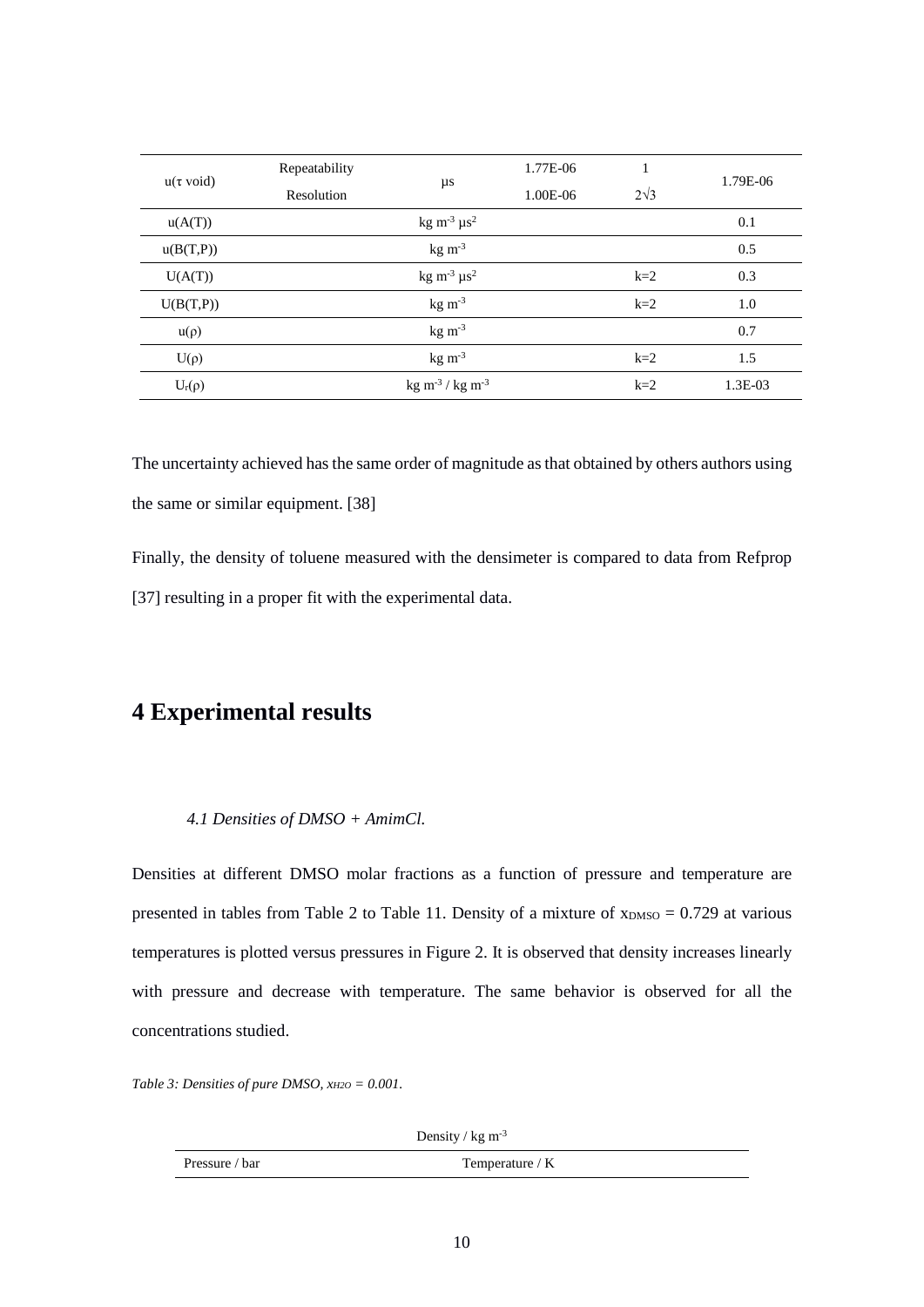|        | 293.15 | 313.15 | 333.15 | 353.15 | 373.15 |
|--------|--------|--------|--------|--------|--------|
| 1.00   | 1098.5 | 1078.9 | 1061.0 | 1040.6 | 1019.9 |
| 5.00   | 1099.8 | 1079.2 | 1061.2 | 1041.1 | 1020.4 |
| 10.00  | 1100.1 | 1079.6 | 1061.6 | 1041.1 | 1020.7 |
| 20.00  | 1100.7 | 1080.1 | 1061.9 | 1041.9 | 1021.5 |
| 30.00  | 1101.3 | 1080.7 | 1062.5 | 1042.6 | 1022.5 |
| 40.00  | 1101.8 | 1081.1 | 1063.1 | 1043.2 | 1023.2 |
| 60.00  | 1102.8 | 1082.9 | 1064.3 | 1044.7 | 1024.5 |
| 80.00  | 1103.9 | 1083.5 | 1065.5 | 1046.1 | 1026.0 |
| 100.00 | 1105.0 | 1084.7 | 1066.8 | 1047.5 | 1027.6 |
| 150.00 | 1106.1 | 1087.6 | 1069.9 | 1051.0 | 1031.4 |
| 200.00 | 1109.0 | 1090.7 | 1073.0 | 1054.4 | 1035.0 |
| 250.00 | 1111.1 | 1093.2 | 1076.0 | 1057.3 | 1038.6 |
| 300.00 | 1113.6 | 1095.8 | 1078.9 | 1060.5 | 1042.2 |
| 350.00 | 1116.1 | 1098.5 | 1081.7 | 1063.6 | 1045.6 |

*Expanded uncertainty of the density*  $U(\rho) = 1.5$  *kg m<sup>-3</sup>, expanded uncertainty of the temperature*  $U(T) = 0.05$  *K, expanded uncertainty of the pressure U(P) = 0.03 bar, expanded uncertainty of the composition U(x) = 0.001 with k=2..*

*Table 4: Densities of mixture DMSO + AmimCl,*  $x_{DMSO} = 0.893$ *,*  $x_{H2O} = 0.008$ *.* 

| Density / $kg \, \text{m}^3$ |         |        |                 |        |        |
|------------------------------|---------|--------|-----------------|--------|--------|
| Pressure / bar               |         |        | Temperature / K |        |        |
|                              | 293.15  | 313.15 | 333.15          | 353.15 | 373.15 |
| 1.00                         | 1115.3  | 1097.1 | 1081.0          | 1062.6 | 1044.5 |
| 5.00                         | 1115.4  | 1097.3 | 1081.2          | 1063.1 | 1045.0 |
| 10.00                        | 1115.8  | 1097.6 | 1081.4          | 1063.2 | 1046.0 |
| 20.00                        | 1116.2  | 1098.2 | 1082.0          | 1063.7 | 1045.7 |
| 30.00                        | 1116.6  | 1098.6 | 1082.5          | 1064.3 | 1046.4 |
| 40.00                        | 1117.1  | 1099.1 | 1083.1          | 1064.9 | 1047.1 |
| 60.00                        | 1118.30 | 1100.3 | 1084.2          | 1066.2 | 1048.3 |
| 80.00                        | 1119.0  | 1101.2 | 1085.2          | 1067.4 | 1049.5 |
| 100.00                       | 1119.9  | 1102.3 | 1086.5          | 1068.6 | 1050.8 |
| 150.00                       | 1122.2  | 1104.8 | 1089.1          | 1071.4 | 1054.2 |
| 200.00                       | 1124.8  | 1107.2 | 1091.7          | 1074.3 | 1057.2 |
| 250.00                       | 1126.7  | 1109.7 | 1094.3          | 1077.4 | 1060.3 |
| 300.00                       | 1128.7  | 1112.0 | 1096.8          | 1080.0 | 1063.2 |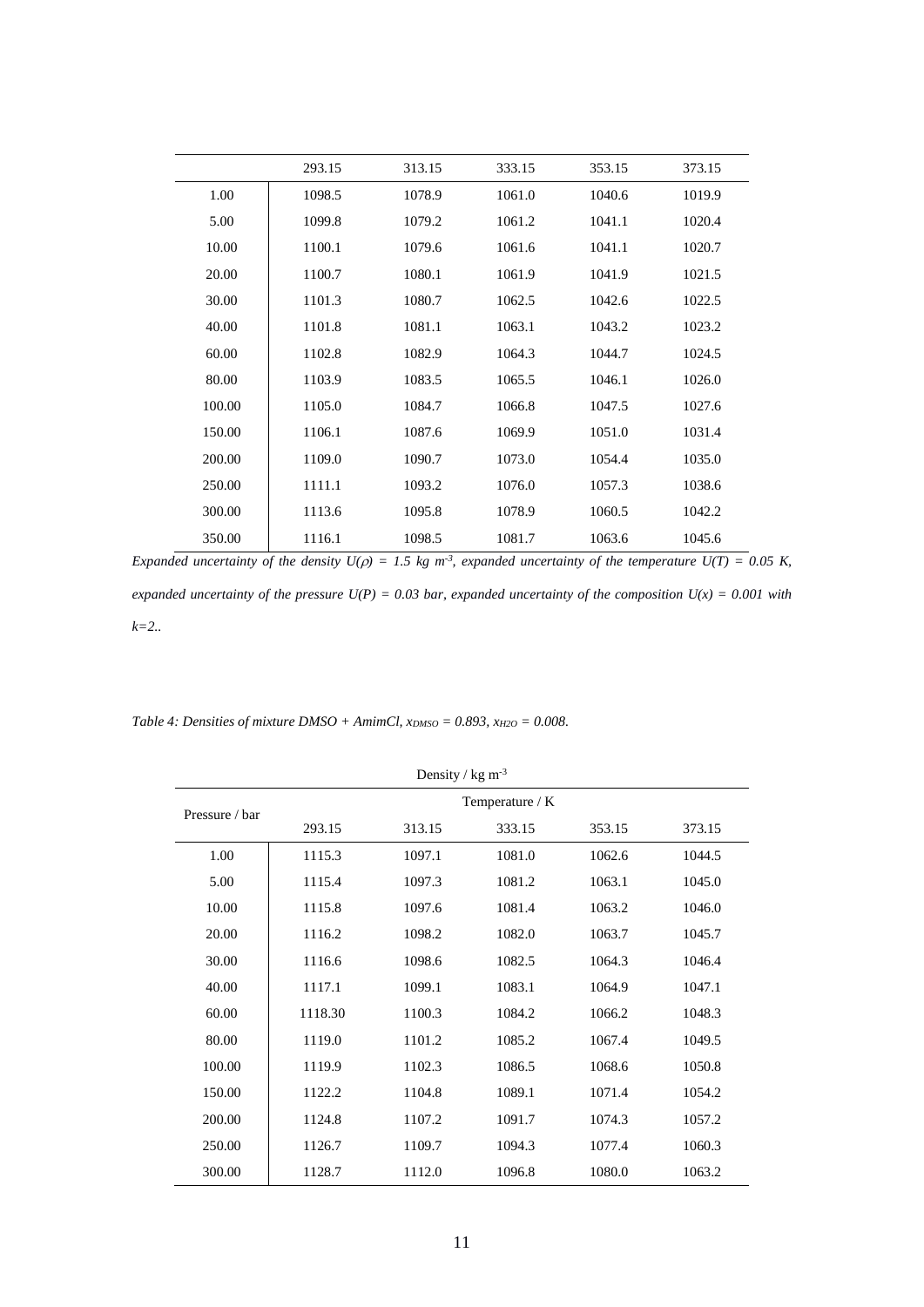| 350.00<br>1082.6<br>099.3<br>1066.3<br>30 Q<br>14.3<br>11 JU.Y<br>.v <i>, ,</i> .J |
|------------------------------------------------------------------------------------|
|------------------------------------------------------------------------------------|

*Expanded uncertainty of the density*  $U(\rho) = 1.5$  *kg m<sup>-3</sup>, expanded uncertainty of the temperature*  $U(T) = 0.05$  *K, expanded uncertainty of the pressure U(P)= 0.03 bar, expanded uncertainty of the composition U(x) = 0.001 with k=2.*

*Table 5: Densities of mixture DMSO + AmimCl, xDMSO = 0.729, xH2O = 0.021.*

| Density / $kg \, \text{m}^3$ |        |        |                 |        |        |
|------------------------------|--------|--------|-----------------|--------|--------|
| Pressure / bar               |        |        | Temperature / K |        |        |
|                              | 293.15 | 313.15 | 333.15          | 353.15 | 373.15 |
| 1.00                         | 1115.3 | 1097.1 | 1081.0          | 1062.6 | 1044.5 |
| 5.00                         | 1115.4 | 1097.3 | 1081.2          | 1063.1 | 1045.0 |
| 10.00                        | 1115.8 | 1097.6 | 1081.4          | 1063.2 | 1046.0 |
| 20.00                        | 1116.2 | 1098.2 | 1082.0          | 1063.7 | 1045.7 |
| 30.00                        | 1116.6 | 1098.6 | 1082.5          | 1064.3 | 1046.4 |
| 40.00                        | 1117.1 | 1099.1 | 1083.1          | 1064.9 | 1047.1 |
| 60.00                        | 1118.3 | 1100.3 | 1084.2          | 1066.2 | 1048.3 |
| 80.00                        | 1119.0 | 1101.2 | 1085.2          | 1067.4 | 1049.5 |
| 100.00                       | 1119.9 | 1102.3 | 1086.5          | 1068.6 | 1050.8 |
| 150.00                       | 1122.2 | 1104.8 | 1089.1          | 1071.4 | 1054.2 |
| 200.00                       | 1124.8 | 1107.2 | 1091.7          | 1074.3 | 1057.2 |
| 250.00                       | 1126.7 | 1109.7 | 1094.3          | 1077.4 | 1060.3 |
| 300.00                       | 1128.7 | 1112.0 | 1096.8          | 1080.0 | 1063.2 |
| 350.00                       | 1130.9 | 1114.3 | 1099.3          | 1082.6 | 1066.3 |

*Expanded uncertainty of the density*  $U(\rho) = 1.5$  *kg m<sup>-3</sup>, expanded uncertainty of the temperature*  $U(T) = 0.05$  *K,* 

*expanded uncertainty of the pressure U(P)= 0.03 bar, expanded uncertainty of the composition U(x) = 0.001 with k=2.*

*Table 6: Densities of mixture DMSO + AmimCl,*  $x_{DMSO} = 0.496$ *,*  $x_{H2O} = 0.011$ *.* 

| Density / $\text{kg m}^3$ |        |                 |        |        |        |  |
|---------------------------|--------|-----------------|--------|--------|--------|--|
| Pressure / bar            |        | Temperature / K |        |        |        |  |
|                           | 293.15 | 313.15          | 333.15 | 353.15 | 373.15 |  |
| 1.00                      | 1144.9 | 1128.8          | 1116.1 | 1101.9 | 1088.2 |  |
| 5.00                      | 1145.1 | 1129.0          | 1116.3 | 1102.7 | 1088.7 |  |
| 10.00                     | 1145.3 | 1129.1          | 1116.5 | 1102.8 | 1088.9 |  |
| 20.00                     | 1145.7 | 1129.5          | 1116.7 | 1102.8 | 1090.1 |  |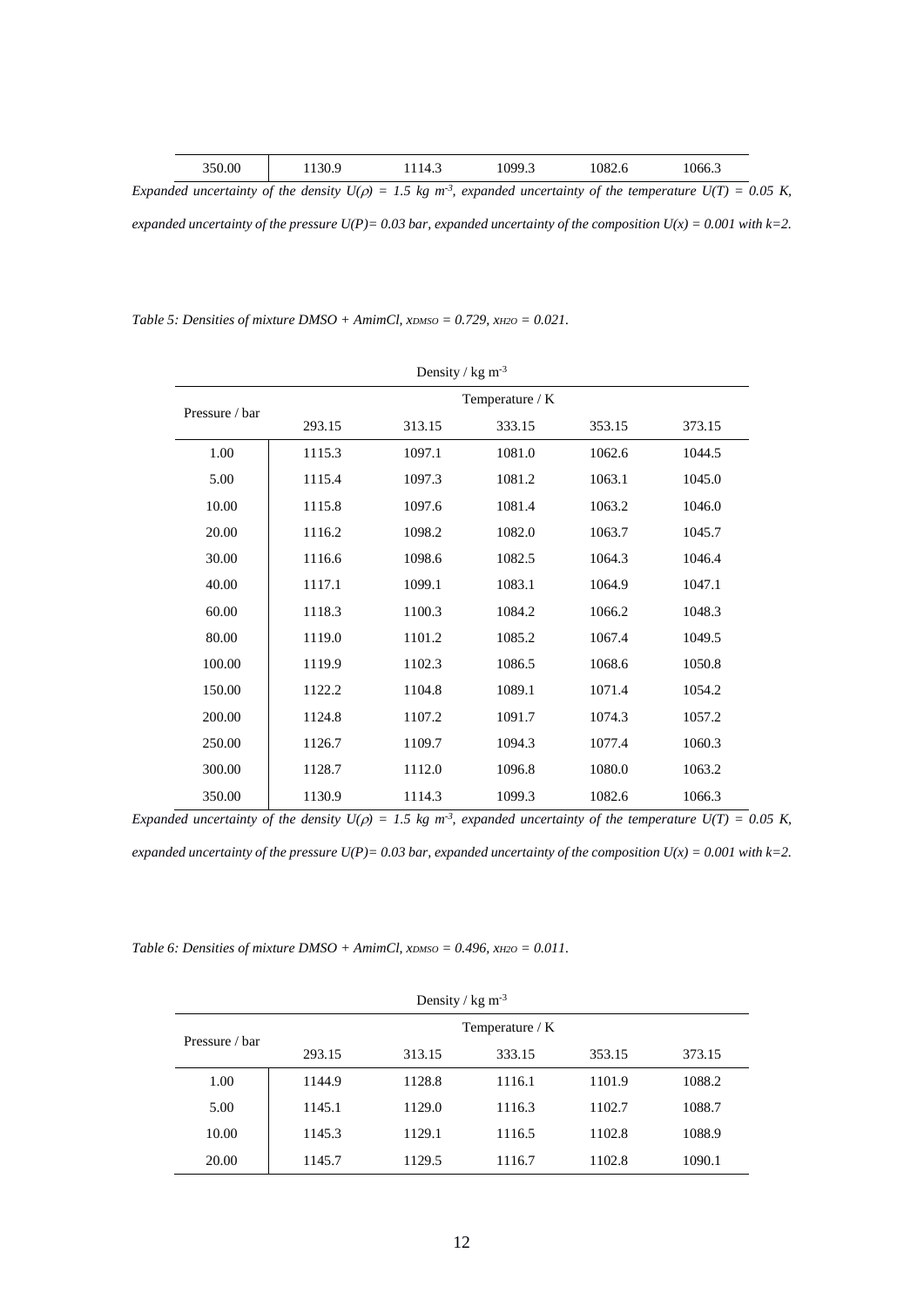| 30.00  | 1146.0 | 1129.7 | 1116.8 | 1103.2 | 1089.9 |
|--------|--------|--------|--------|--------|--------|
| 40.00  | 1146.3 | 1130.0 | 1117.2 | 1103.9 | 1090.0 |
| 60.00  | 1147.1 | 1130.9 | 1117.9 | 1104.3 | 1090.8 |
| 80.00  | 1147.8 | 1131.6 | 1119.5 | 1105.0 | 1091.6 |
| 100.00 | 1148.5 | 1132.2 | 1119.6 | 1105.7 | 1092.5 |
| 150.00 | 1150.2 | 1134.1 | 1121.6 | 1107.9 | 1094.6 |
| 200.00 | 1152.3 | 1136.2 | 1123.1 | 1109.7 | 1096.6 |
| 250.00 | 1153.6 | 1138.0 | 1125.4 | 1111.7 | 1099.0 |
| 300.00 | 1155.2 | 1139.6 | 1126.7 | 1113.5 | 1100.7 |
| 350.00 | 1156.9 | 1142.6 | 1128.4 | 1115.4 | 1103.1 |

*Expanded uncertainty of the density*  $U(\rho) = 1.5$  *kg m<sup>-3</sup>, expanded uncertainty of the temperature*  $U(T) = 0.05$  *K,* 

*expanded uncertainty of the pressure U(P)= 0.03 bar, expanded uncertainty of the composition U(x) = 0.001 with k=2.*

*Table 7: Densities of mixture DMSO + AmimCl,*  $x_{DMSO} = 0.248$ *,*  $x_{H2O} = 0.006$ *.* 

| Density / $kg \, \text{m}^{-3}$ |        |        |                 |         |        |
|---------------------------------|--------|--------|-----------------|---------|--------|
| Pressure / bar                  |        |        | Temperature / K |         |        |
|                                 | 293.15 | 313.15 | 333.15          | 353.15  | 373.15 |
| 1.00                            | 1150.4 | 1137.9 | 1124.4          | 1112.9  | 1100.9 |
| 5.00                            | 1150.5 | 1137.9 | 1124.5          | 1113.3  | 1101.3 |
| 10.00                           | 1150.7 | 1138.1 | 1124.5          | 1113.30 | 1101.5 |
| 20.00                           | 1151.2 | 1138.4 | 1124.9          | 1113.53 | 1101.7 |
| 30.00                           | 1151.4 | 1138.6 | 1125.2          | 1113.82 | 1102.2 |
| 40.00                           | 1151.7 | 1138.9 | 1125.5          | 1114.12 | 1102.5 |
| 60.00                           | 1152.4 | 1139.4 | 1126.0          | 1114.63 | 1103.0 |
| 80.00                           | 1153.0 | 1140.0 | 1126.6          | 1115.40 | 1103.6 |
| 100.00                          | 1153.5 | 1140.4 | 1127.5          | 1116.17 | 1104.3 |
| 150.00                          | 1155.1 | 1142.1 | 1129.0          | 1117.89 | 1106.0 |
| 200.00                          | 1157.0 | 1143.5 | 1130.6          | 1119.73 | 1108.7 |
| 250.00                          | 1158.1 | 1145.0 | 1132.6          | 1121.35 | 1110.0 |
| 300.00                          | 1159.8 | 1146.6 | 1134.1          | 1123.32 | 1111.7 |
| 350.00                          | 1161.1 | 1147.9 | 1135.7          | 1124.68 | 1114.5 |

*Expanded uncertainty of the density*  $U(\rho) = 1.5$  *kg m<sup>-3</sup>, expanded uncertainty of the temperature*  $U(T) = 0.05$  *K,* 

*expanded uncertainty of the pressure U(P)= 0.03 bar, expanded uncertainty of the composition U(x) = 0.001 with k=2.*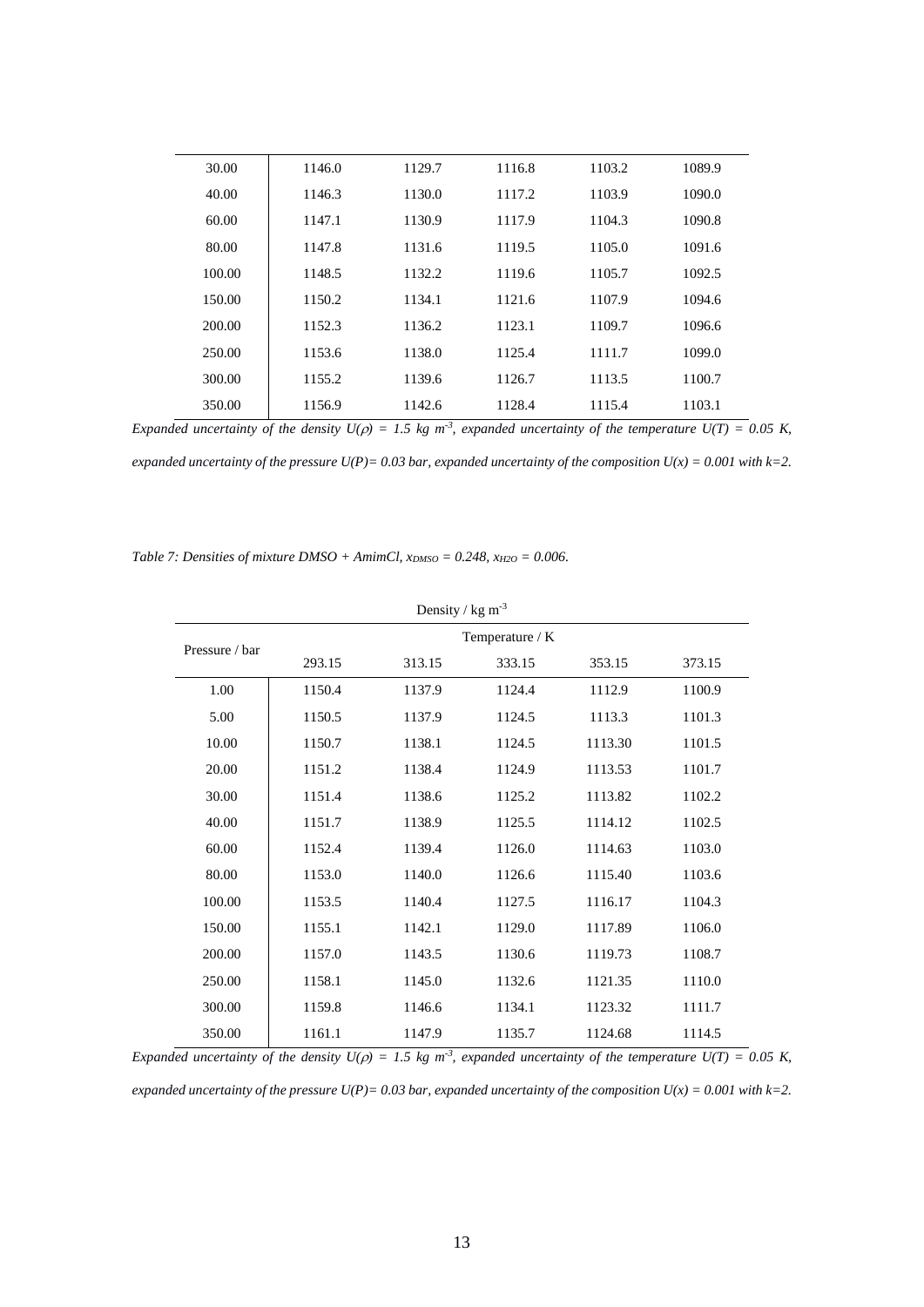| Density / $kg \, \text{m}^3$ |        |                 |        |        |        |  |
|------------------------------|--------|-----------------|--------|--------|--------|--|
|                              |        | Temperature / K |        |        |        |  |
| Pressure / bar               | 293.15 | 313.15          | 333.15 | 353.15 | 373.15 |  |
| 1.00                         | 1150.1 | 1138.8          | 1125.3 | 1113.3 | 1101.7 |  |
| 5.00                         | 1150.3 | 1138.9          | 1125.4 | 1113.9 | 1102.1 |  |
| 10.00                        | 1150.4 | 1139.2          | 1125.6 | 1113.8 | 1102.3 |  |
| 20.00                        | 1150.8 | 1139.5          | 1126.0 | 1114.1 | 1102.6 |  |
| 30.00                        | 1151.0 | 1139.7          | 1126.4 | 1114.3 | 1103.1 |  |
| 40.00                        | 1151.3 | 1140.0          | 1126.7 | 1114.7 | 1103.5 |  |
| 60.00                        | 1152.1 | 1140.8          | 1127.2 | 1115.6 | 1104.0 |  |
| 80.00                        | 1152.5 | 1141.4          | 1127.8 | 1116.6 | 1104.7 |  |
| 100.00                       | 1153.1 | 1142.0          | 1128.6 | 1117.3 | 1105.3 |  |
| 150.00                       | 1154.6 | 1143.5          | 1130.2 | 1118.9 | 1106.9 |  |
| 200.00                       | 1156.5 | 1145.0          | 1131.7 | 1120.5 | 1108.7 |  |
| 250.00                       | 1157.6 | 1146.6          | 1133.6 | 1122.0 | 1110.4 |  |
| 300.00                       | 1159.0 | 1148.1          | 1135.0 | 1123.6 | 1112.1 |  |
| 350.00                       | 1160.4 | 1149.6          | 1136.5 | 1125.2 | 1114.0 |  |

*Table 8: Densities of mixture DMSO + AmimCl,*  $x_{DMSO} = 0.147$ *,*  $x_{H2O} = 0.014$ *.* 

*Expanded uncertainty of the density*  $U(\rho) = 1.5$  *kg m<sup>-3</sup>, expanded uncertainty of the temperature*  $U(T) = 0.05$  *K, expanded uncertainty of the pressure U(P)= 0.03 bar, expanded uncertainty of the composition U(x) = 0.001 with k=2.*

*Table 9: Densities of mixtures DMSO + AmimCl, xDMSO = 0.098, xH2O = 0.016.*

| Density / $kg \, \text{m}^{-3}$ |                 |        |        |        |        |  |
|---------------------------------|-----------------|--------|--------|--------|--------|--|
| Pressure / bar                  | Temperature / K |        |        |        |        |  |
|                                 | 293.15          | 313.15 | 333.15 | 353.15 | 373.15 |  |
| 1.00                            | 1148.1          | 1136.2 | 1126.7 | 1114.8 | 1103.2 |  |
| 5.00                            | 1148.2          | 1136.3 | 1127.0 | 1115.2 | 1103.4 |  |
| 10.00                           | 1148.4          | 1136.7 | 1126.9 | 1115.0 | 1103.4 |  |
| 20.00                           | 1148.7          | 1136.9 | 1127.2 | 1115.2 | 1103.6 |  |
| 30.00                           | 1148.9          | 1137.1 | 1127.6 | 1115.6 | 1104.0 |  |
| 40.00                           | 1149.1          | 1137.4 | 1128.1 | 1115.9 | 1104.3 |  |
| 60.00                           | 1149.8          | 1138.1 | 1128.6 | 1116.5 | 1104.9 |  |
| 80.00                           | 1150.36         | 1138.6 | 1129.0 | 1117.3 | 1105.7 |  |
| 100.00                          | 1150.9          | 1139.3 | 1129.8 | 1117.9 | 1106.3 |  |
| 150.00                          | 1152.6          | 1140.8 | 1131.4 | 1119.9 | 1108.0 |  |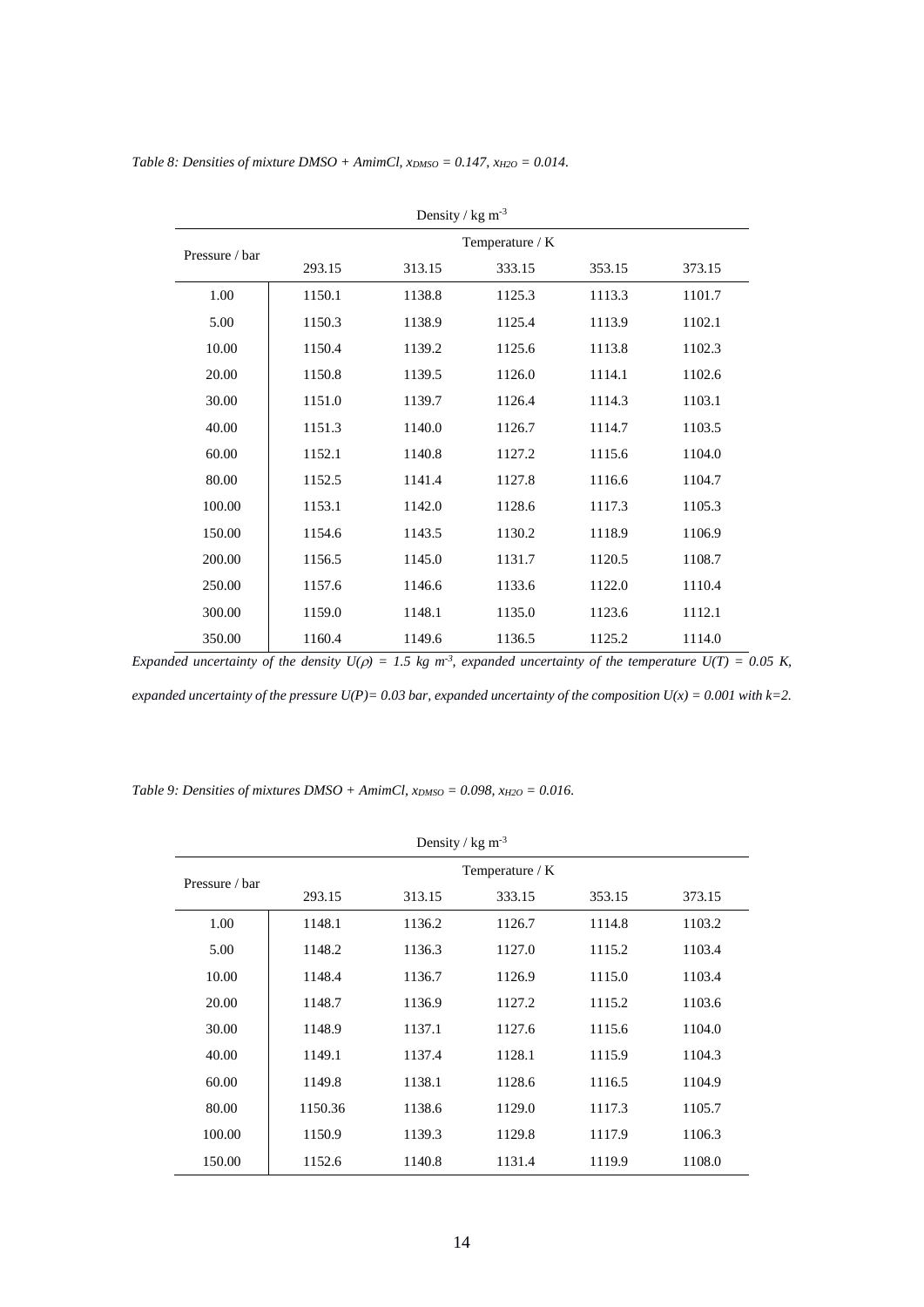| 200.00 | 1154.5 | 1142.4 | 1133.0 | 1121.4 | 1109.6 |
|--------|--------|--------|--------|--------|--------|
| 250.00 | 1155.5 | 1143.9 | 1134.5 | 1122.8 | 1111.6 |
| 300.00 | 1156.9 | 1145.4 | 1136.2 | 1124.5 | 1113.1 |
| 350.00 | 1158.3 | 1146.6 | 1137.6 | 1126.0 | 1115.3 |

*Expanded uncertainty of the density*  $U(\rho) = 1.5$  *kg m<sup>-3</sup>, expanded uncertainty of the temperature*  $U(T) = 0.05$  *K,* 

*expanded uncertainty of the pressure U(P)= 0.03 bar, expanded uncertainty of the composition U(x) = 0.001 with k=2.*

*Table 10: Densities of mixtures DMSO + AmimCl, xDMSO = 0.048, xH2O = 0.015.*

| Density / $kg \, \text{m}^{-3}$ |        |                 |        |        |        |  |
|---------------------------------|--------|-----------------|--------|--------|--------|--|
| Pressure / bar                  |        | Temperature / K |        |        |        |  |
|                                 | 293.15 | 313.15          | 333.15 | 353.15 | 373.15 |  |
| 1.00                            | 1149.3 | 1138.2          | 1128.2 | 1115.5 | 1104.2 |  |
| 5.00                            | 1149.8 | 1138.3          | 1128.3 | 1116.3 | 1104.7 |  |
| 10.00                           | 1149.9 | 1138.5          | 1128.6 | 1116.2 | 1104.8 |  |
| 20.00                           | 1150.0 | 1139.0          | 1128.5 | 1116.2 | 1104.8 |  |
| 30.00                           | 1150.2 | 1139.4          | 1128.9 | 1116.4 | 1105.5 |  |
| 40.00                           | 1150.5 | 1139.3          | 1129.2 | 1116.8 | 1105.8 |  |
| 60.00                           | 1151.1 | 1140.0          | 1129.5 | 1117.6 | 1106.0 |  |
| 80.00                           | 1151.7 | 1140.5          | 1129.9 | 1118.3 | 1106.9 |  |
| 100.00                          | 1152.3 | 1141.1          | 1130.6 | 1119.0 | 1107.4 |  |
| 150.00                          | 1153.7 | 1142.7          | 1132.1 | 1120.4 | 1109.3 |  |
| 200.00                          | 1155.6 | 1144.1          | 1133.7 | 1122.2 | 1110.2 |  |
| 250.00                          | 1156.6 | 1145.7          | 1135.4 | 1123.7 | 1112.6 |  |
| 300.00                          | 1158.1 | 1147.0          | 1136.7 | 1125.6 | 1114.4 |  |
| 350.00                          | 1159.3 | 1148.6          | 1138.2 | 1126.9 | 1116.1 |  |

*Expanded uncertainty of the density*  $U(\rho) = 1.5$  *kg m<sup>-3</sup>, expanded uncertainty of the temperature*  $U(T) = 0.05$  *K,* 

*expanded uncertainty of the pressure U(P)= 0.03 bar, expanded uncertainty of the composition U(x) = 0.001 with k=2.*

<span id="page-14-0"></span>*Table 11: Densities of pure AmimCl.*  $x_{H2O} = 0.013$ *.* 

| Density / $\text{kg m}^3$ |                 |        |        |        |        |  |
|---------------------------|-----------------|--------|--------|--------|--------|--|
| Pressure / bar            | Temperature / K |        |        |        |        |  |
|                           | 293.15          | 313.15 | 333.15 | 353.15 | 373.15 |  |
| 1.00                      | 1149.9          | 1139.0 | 1129.4 | 1117.3 | 1106.0 |  |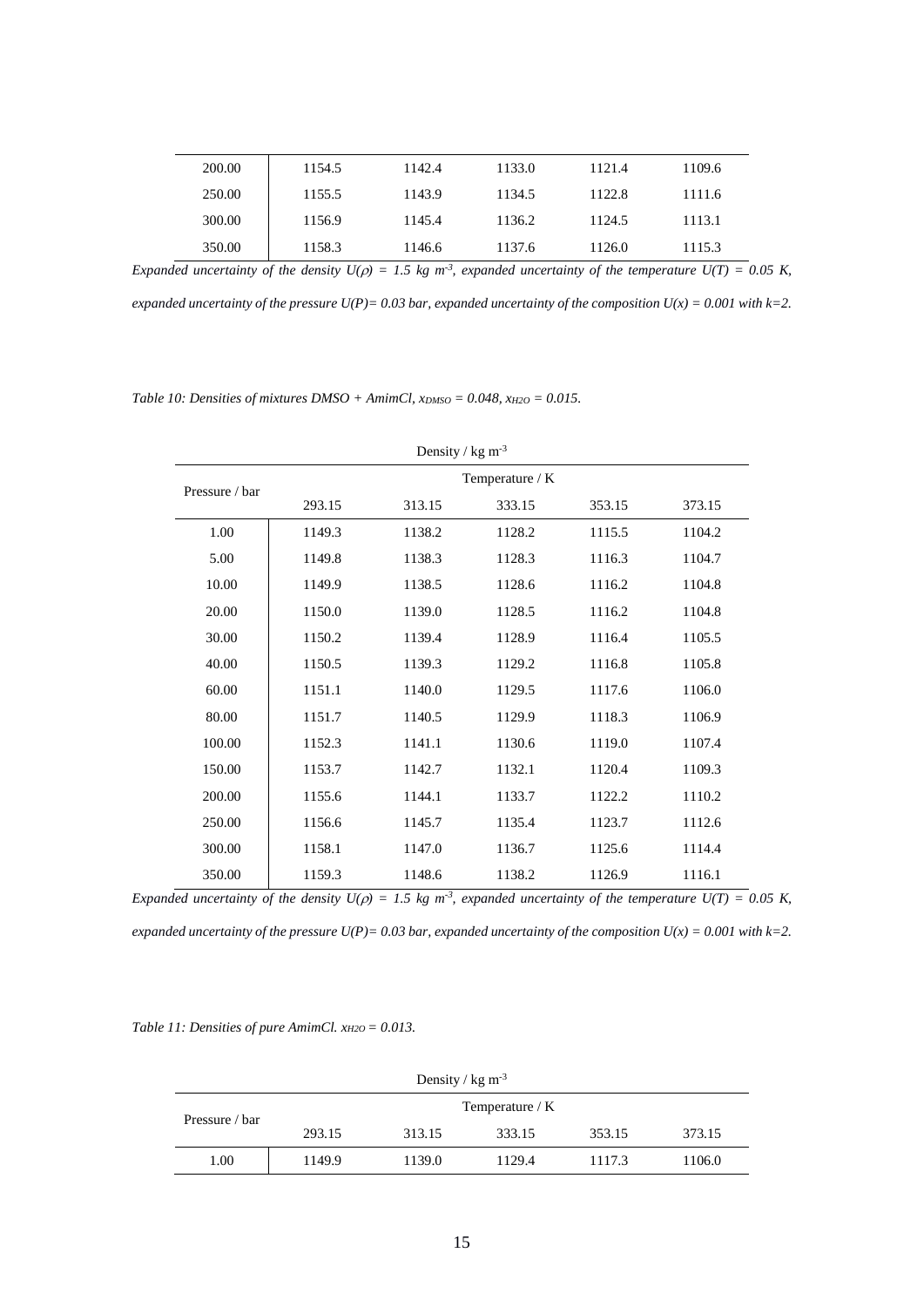| 5.00   | 1150.0 | 1139.1 | 1129.4 | 1117.8 | 1106.4 |
|--------|--------|--------|--------|--------|--------|
| 10.00  | 1150.2 | 1139.4 | 1129.5 | 1117.5 | 1106.5 |
| 20.00  | 1150.5 | 1139.6 | 1129.8 | 1117.7 | 1106.7 |
| 30.00  | 1150.7 | 1139.8 | 1130.0 | 1118.2 | 1107.3 |
| 40.00  | 1151.0 | 1140.2 | 1130.4 | 1118.2 | 1107.4 |
| 60.00  | 1151.6 | 1140.8 | 1131.1 | 1118.9 | 1107.9 |
| 80.00  | 1152.2 | 1141.4 | 1131.5 | 1119.5 | 1108.6 |
| 100.00 | 1152.8 | 1142.2 | 1132.1 | 1120.3 | 1109.4 |
| 150.00 | 1154.1 | 1143.6 | 1133.7 | 1121.9 | 1110.8 |
| 200.00 | 1155.9 | 1145.0 | 1135.1 | 1123.5 | 1112.6 |
| 250.00 | 1157.0 | 1146.7 | 1136.7 | 1124.9 | 1114.2 |
| 300.00 | 1158.3 | 1148.0 | 1138.2 | 1126.8 | 1116.1 |
| 350.00 | 1159.7 | 1149.5 | 1139.7 | 1127.9 | 1117.7 |

*Expanded uncertainty of the density*  $U(\rho) = 1.5$  *kg m<sup>-3</sup>, expanded uncertainty of the temperature*  $U(T) = 0.05$  *K,* 

*expanded uncertainty of the pressure*  $U(P) = 0.03$  *bar, expanded uncertainty of the composition*  $U(x) = 0.001$  *with k=2.* 



*Figure 2: Densities of mixture 0.729 molar fraction of DMSO.*

<span id="page-15-0"></span>In [Table 12](#page-15-1) a comparison between the densities obtained in this work by the VTD and the data from Jiménez et al. [23] obtained using a Stabinger viscosimeter-densimeter at atmospheric pressure is presented. Both set of data are consistent.

<span id="page-15-1"></span>*Table 12: Comparison between densities measured in this work and from Jiménez et al.*[23]*.*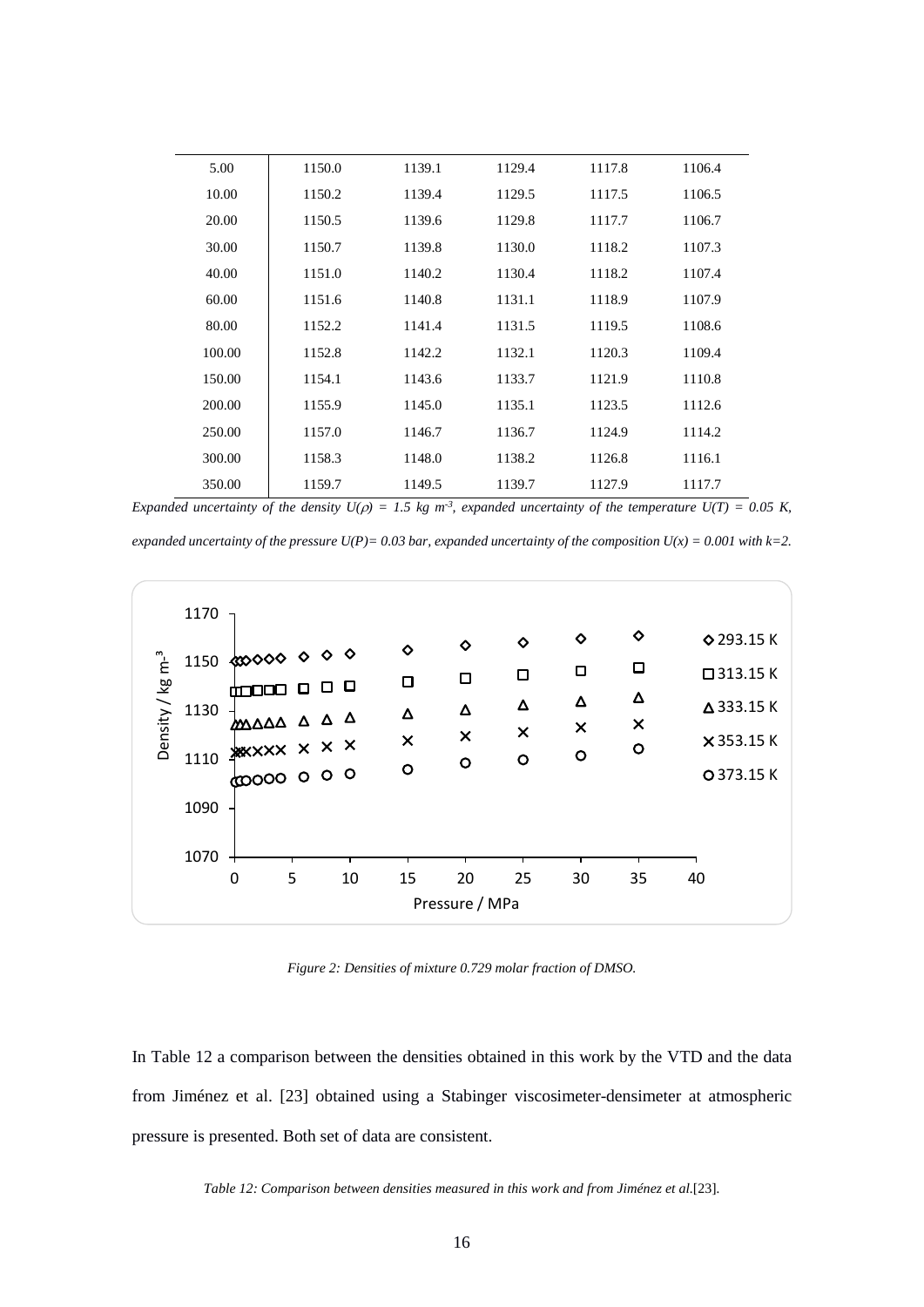| Temp.  | Density, Jiménez et al [23]<br>$x_{water} = 0.045$ . | Density, this work<br>$x_{water} = 0.013$ |
|--------|------------------------------------------------------|-------------------------------------------|
| K      | $g \text{ cm}^{-3}$                                  | $g \text{ cm}^{-3}$                       |
| 323.15 | 1.131                                                |                                           |
| 333.15 | 1.125                                                | 1.129                                     |
| 343.15 | 1.119                                                |                                           |
| 353.15 | 1.114                                                | 1.117                                     |
| 363.15 | 1.108                                                |                                           |
| 373.15 | 1.103                                                | 1.106                                     |

In [Figure 3,](#page-16-0) densities measured at 6 MPa are plotted versus DMSO composition at various temperatures. It is observed that the density is decreasing with DMSO molar function. Small scattering in the data at concentrations between 0.05 and 0.25 are observed and were attributed to the different water content of the samples used.



<span id="page-16-0"></span>*Figure 3: Density of mixtures at 6 MPa and various temperatures*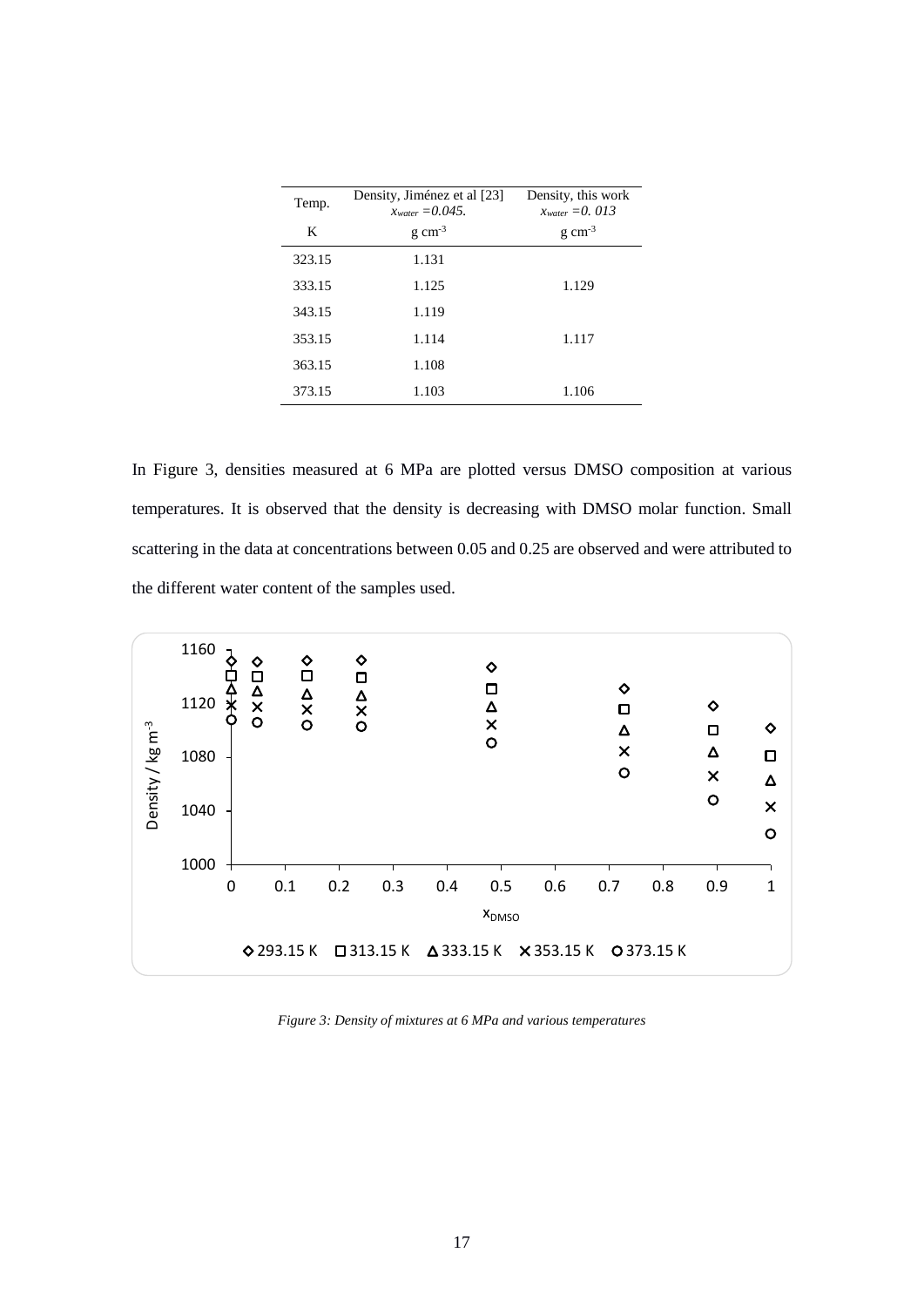In [Figure 4](#page-17-0) it is represented the density of mixtures at 333.15 K as a function of DMSO composition at various pressures. The density also decreases with the molar fraction of DMSO and it increases with the pressure. This behavior is observed in all the temperatures.



<span id="page-17-0"></span>*Figure 4: Density of mixtures at 333.15 K and various pressures.*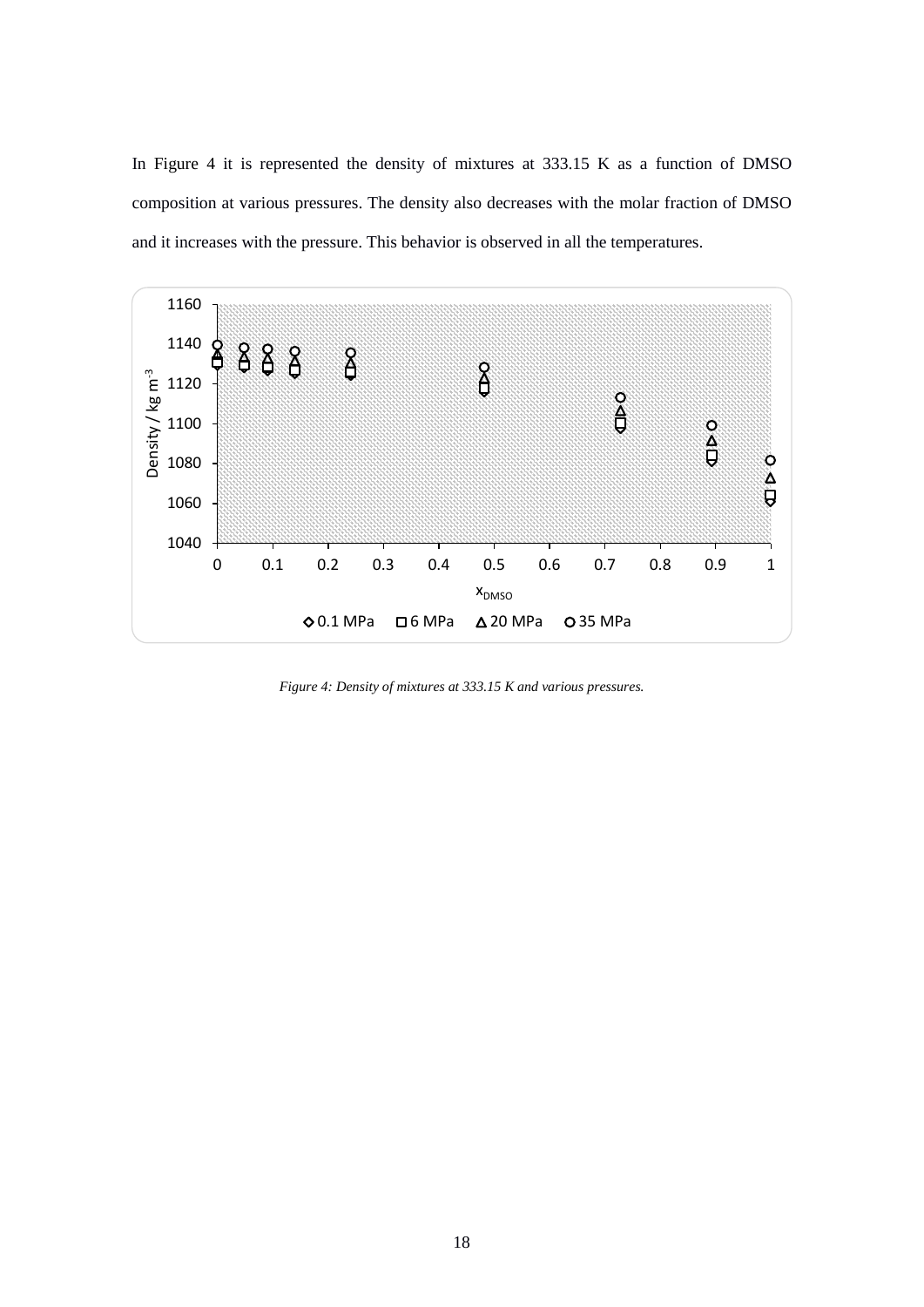

<span id="page-18-1"></span>*Figure 5: Density of mixture xDMSO = 0.147 at different pressures*

<span id="page-18-0"></span>The [Figure 5](#page-18-0) shows that the density also presents a linear tendency with the temperature.

#### *4.2 Excess molar volume*

Molar volumes were calculated considering the difference between the experimental and the theoretical value, using equation [\( 2](#page-18-1) ) the contribution of the water in the mixtures was taken into account.

$$
V_m^E = V_m - V_m^{id} = \frac{x_{IL}M_{IL} + x_{DMSO}M_{DMSO} + x_{H_2O}M_{H_2O}}{\rho^{exp}} - \left(x_{IL}\frac{M_{IL}}{\rho_{IL}^{pure}} + x_{DMSO}\frac{M_{DMSO}}{\rho_{DMSO}^{pure}} + \frac{x_{H_2O}}{\rho_{MMSO}^{pure}}\right)
$$
(2)

Where  $M_{IL}$ ,  $M_{H2O}$  and  $M_{DMSO}$  are the molar weights of the components, and  $V_m$  is the experimental molar volume and  $V_m$ <sup>*id*</sup> is the ideal molar volume both in cm<sup>3</sup> mol<sup>-1</sup>. Water density data were taken from Refprop [37]. Density of DMSO was measured in this work. In the case of the IL a linear tendency was assumed to obtain the density of the pure substance.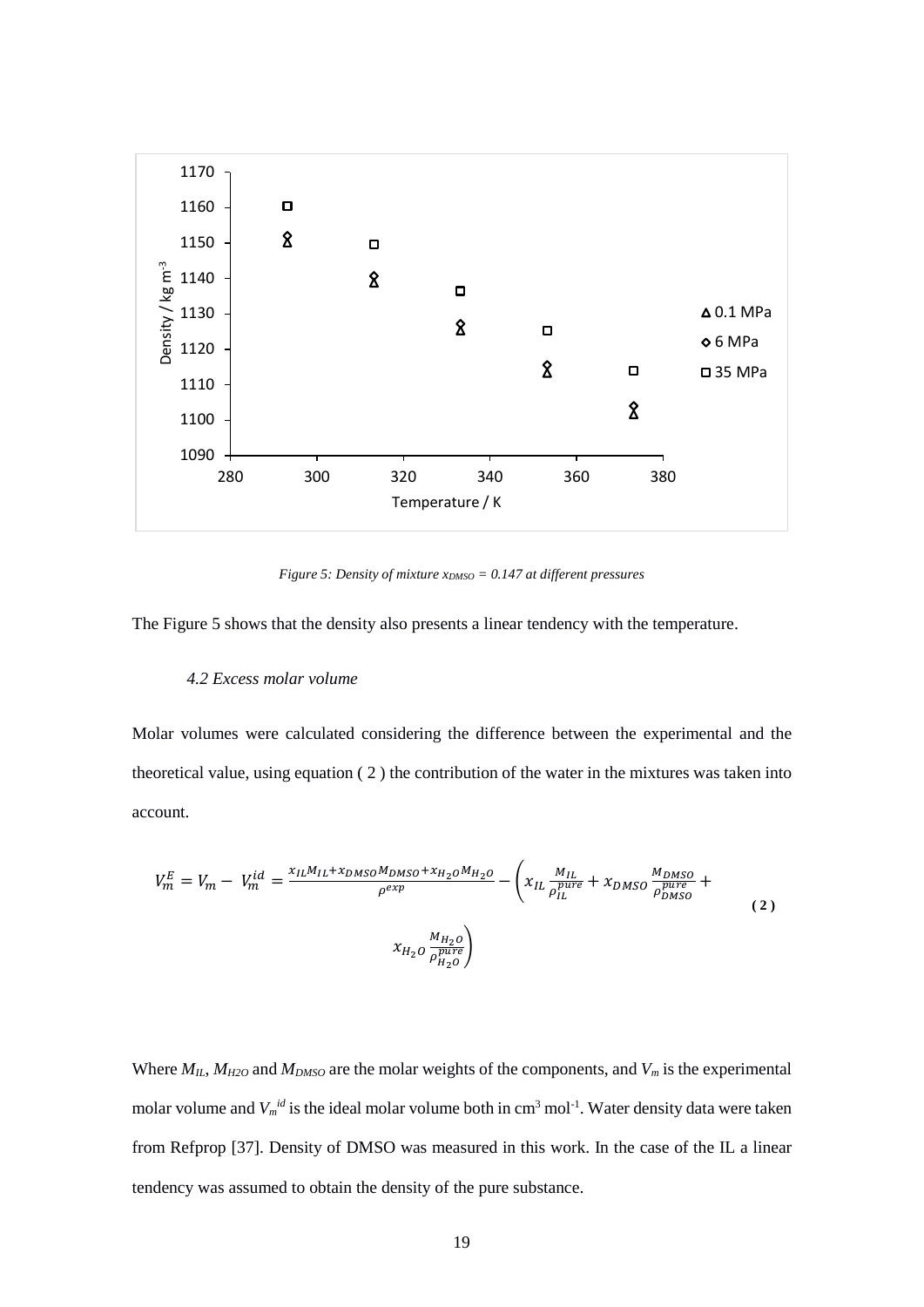

*Figure 6: Excess molar volume in mixtures DMSO + AmimCl at 0.1MPa.* 

Excess molar volumes at atmospheric pressures are plotted versus DMSO concentrations at various molar fractions in [Figure 7.](#page-21-0) It is observed that excess molar volume has a minimum around 0.5 molar fraction. It is well known that the mixtures of other molecular solvents with chloride based ILs such as water + Imidazolium chloride ILs have a significant negative excess molar volume and present a minimum around the concentration of  $0.5 - 0.7$  molar fraction of water [20,23,42,43].

In the case of DMSO + AmimCl this curve is more negative compared to the same ionic liquid mixed with water [23]. The negative excess molar volume is due to the effect of packaging between molecules of DMSO and ionic liquid. They increase the packing of the structure and as a consequence, the density of the real mixture is higher than the theoretical one [11]. Beyond the minimum an increase of the molar fraction of DMSO, the excess of the molar volume tends again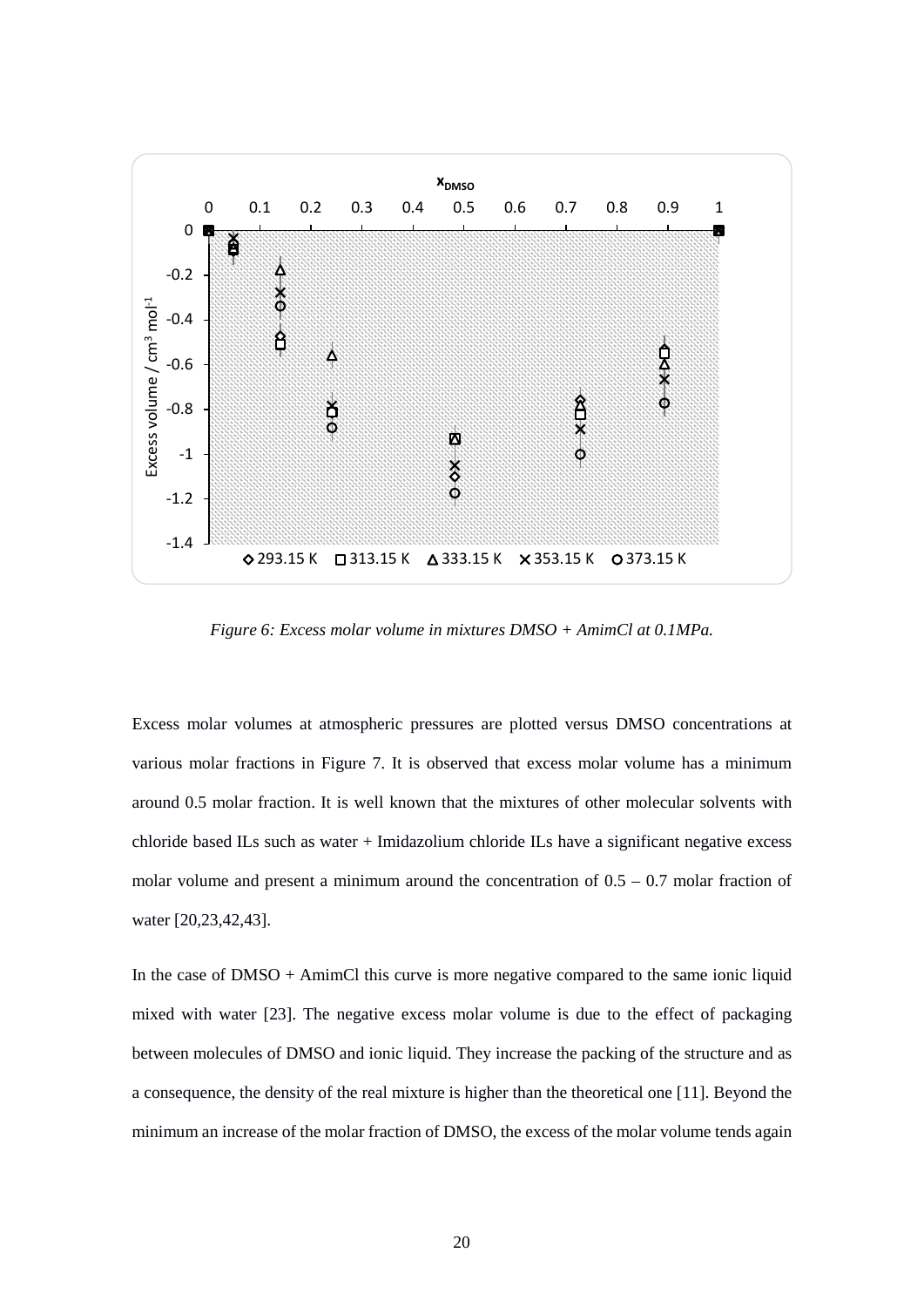to zero because the presence of the DMSO or liquid solvents causes the attraction forces between the IL ions reduce, producing a certain expansion of the fluids [34,44].

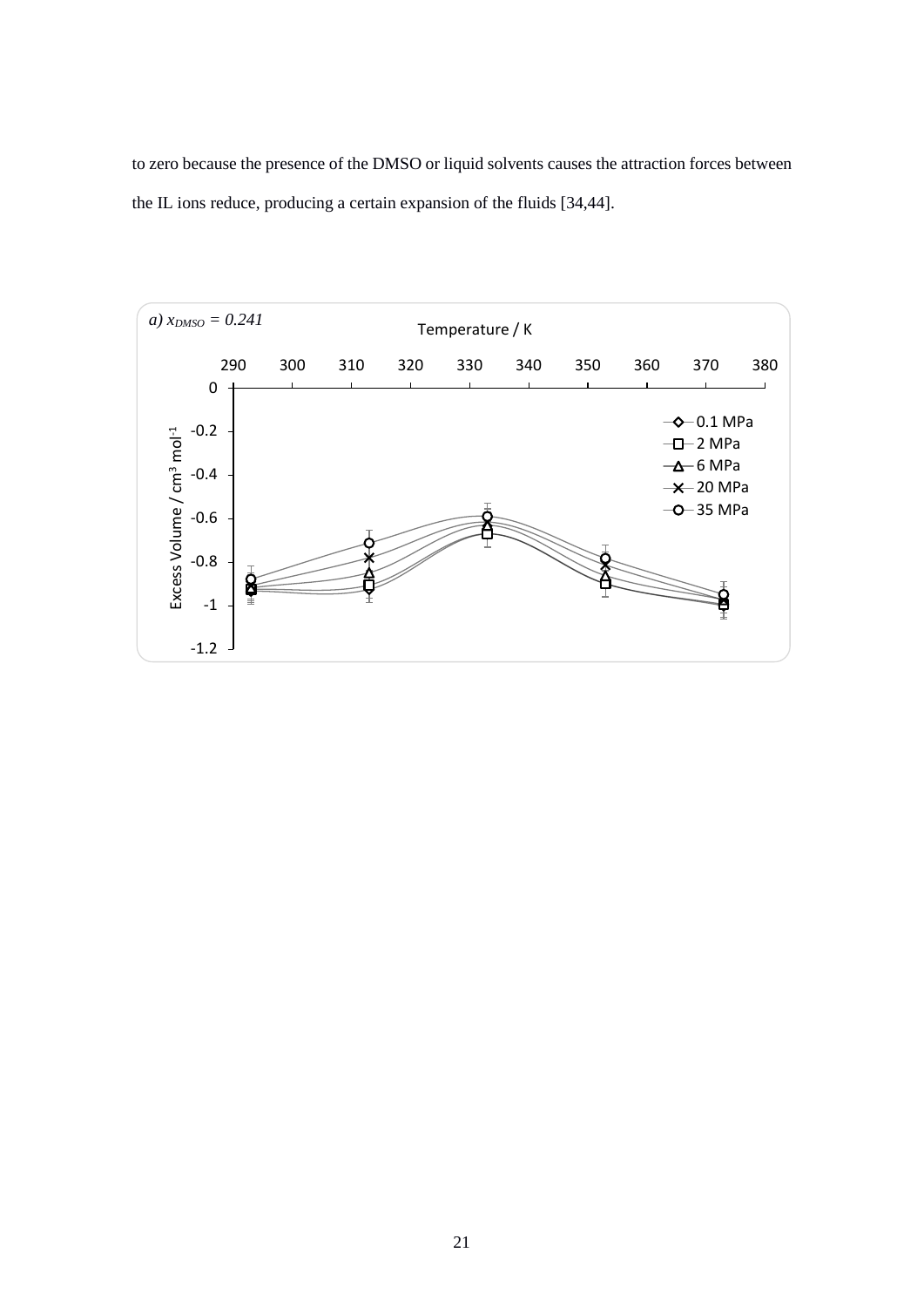

<span id="page-21-0"></span>*Figure 7: Influence of temperature in the excess molar volume in the mixture for a) x<sub>DMSO</sub>* = 0.241 and b)  $x_{DMSO} = 0.14$ . The lines are drawn as a guide to the data.

In [Figure 7](#page-21-0) the excess molar volumes of the mixtures with molar fractions of 0.241 and 0.140 of DMSO are represented as a function of temperature at various pressures. As it can be seen from [Figure 7,](#page-21-0) the excess molar volume presents a maximum when it approximates to 333.15 K, temperature near the melting point of the IL (324 K according to Lopes et al [45]). This behavior was found in more concentrations as is shown in [Figure 8,](#page-22-0) being more pronounced at concentrations from 0.048 to 0.482. To the best or our knowledge, this behavior has not been described by others authors before.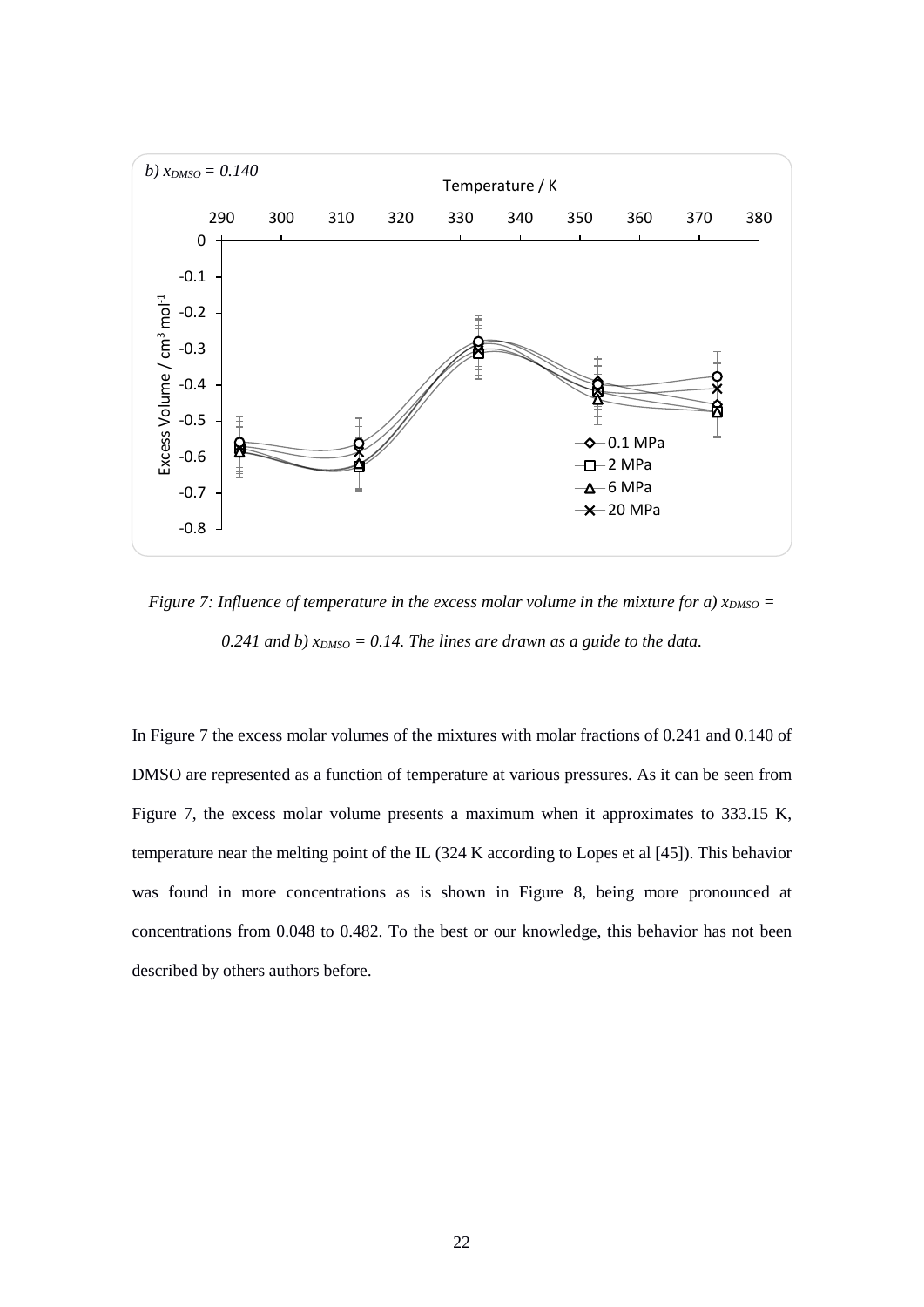

*Figure 8: Excess molar volume at 35 MPa at different concentrations.*

<span id="page-22-0"></span>

<span id="page-22-1"></span>*Figure 9: Excess molar volume in mixtures DMSO + AmimCl at 333.15 K.*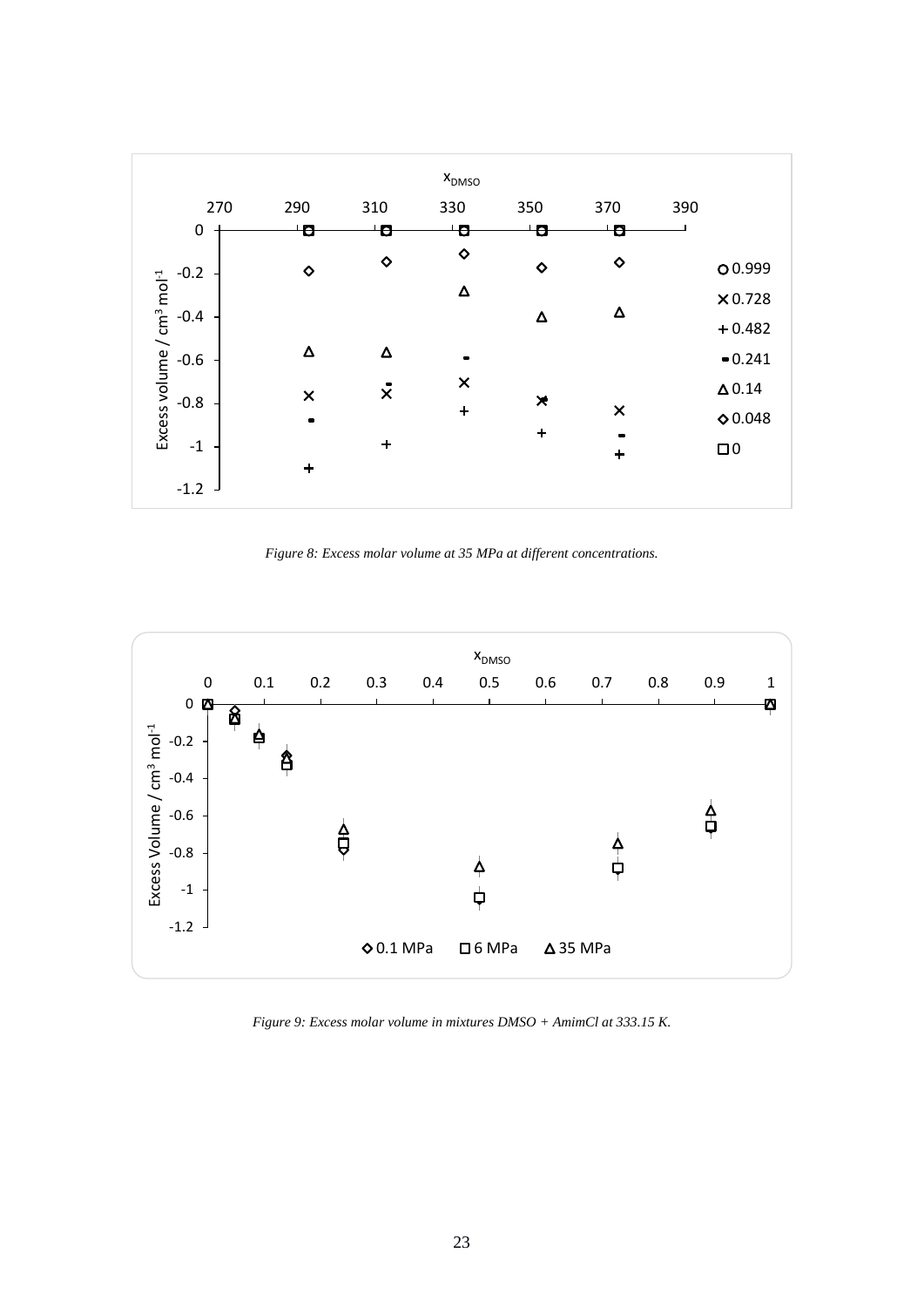I[n Figure 9](#page-22-1) excess molar volume was plotted versus DMSO molar fraction. In general the pressure has a small influence in the excess volume, that decreases slightly with the pressure, being the slight molar volumes more negatives at lower pressures as observed in [Figure 7](#page-21-0) and [Figure 9.](#page-22-1)

#### *4.3 Density correlation of mixtures DMSO + AmimCl*

The data were adjusted to an empirical correlation as a function of the temperature, the pressure and the composition.

Where:

<span id="page-23-1"></span>
$$
\rho = A + B \cdot P + C \cdot T \tag{3}
$$

$$
A = A_1 \cdot x_{DMSO} + A_2 \tag{4}
$$

$$
B = B_1 \cdot x_{DMSO}^2 + B_2 \cdot x_{DMSO} + B_3 \tag{5}
$$

$$
C = C_1 \cdot x_{DMSO}^2 + C_2 \cdot x_{DMSO} + C_3 \tag{6}
$$

$$
ARD\% = \frac{\sum \left( \frac{|\rho_{exp} - \rho_{calc}|}{\rho_{exp}} \right)}{n} \cdot 100 \tag{7}
$$

<span id="page-23-0"></span>The correlated parameters are shown in [Table 13.](#page-23-0)

*Table 13: Correlated parameters of the equation* [\( 3](#page-23-1) )

| A <sub>1</sub> | 63.87     |
|----------------|-----------|
| A <sub>2</sub> | 1311.39   |
| $\rm{B}_{1}$   | 0.302     |
| B۶             | $-0.0128$ |
| B3             | 0.31      |
| C <sub>1</sub> | $-0.2575$ |
| Cэ             | $-0.1255$ |
| $C_3$          | $-0.5560$ |
| % ARD          | 0.12%     |
| %MAX           | 0.51%     |
|                |           |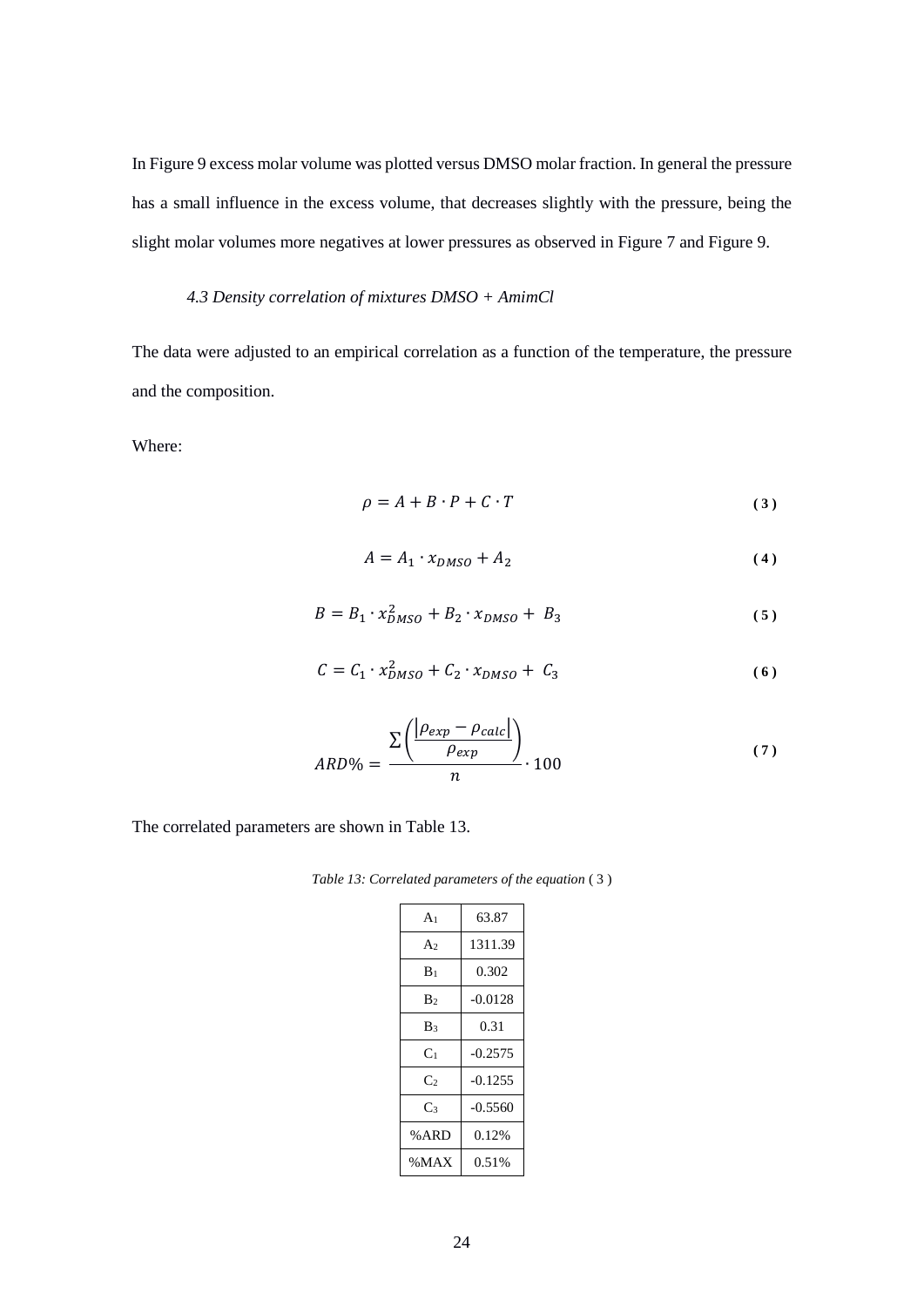The value of the %ARD implies an excellent description of the studied system. The comparison between the experimental and the correlated are represented in [Figure 10](#page-24-0) and [Figure 11.](#page-25-0)



<span id="page-24-0"></span>*Figure 10: Comparison between the experimental data and the correlated with equation* [\( 3](#page-23-1) )*.Dotted lines represents* 

*0.51% of maximum deviation.*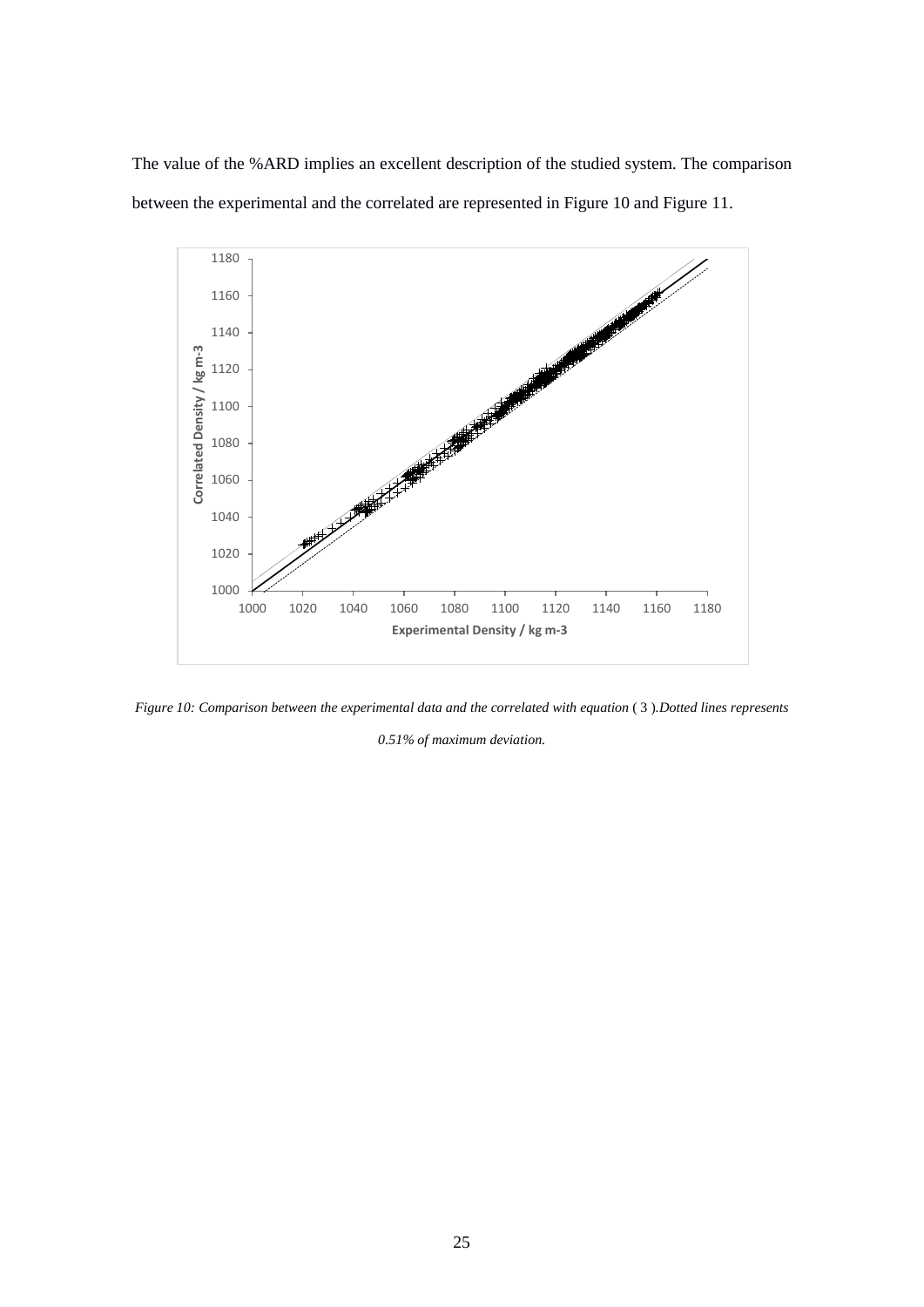

<span id="page-25-0"></span>*Figure 11: Comparison between the experimental and the correlated data at different temperatures; open squares, experimental data; lines, correlated data for the mixture*  $x_{DMSO} = 0.496$ *.* 

## **5 Conclusions**

In this work density and excess molar volume of mixtures of dimethyl sulfoxide (DMSO) with 1 allyl-3-metkylimidazolium chloride (AmimCl) at a wide range of concentrations (molar fraction  $x<sub>DMSO</sub> = 0. 0.05 0.1. 0.15. 0.25. 0.5. 0.75. 0.9$  and 1), temperatures (293.15 to 373.15) K and pressures (0.1 to 35 MPa) were determined. The density has a linear tendency with pressure and temperature, increasing with the ionic liquid concentration and with the pressure, and decreasing with the temperature.

Excess molar volumes of the mixtures were found to be negative with a minimum around  $x_{DMSO}$ = 0.5. This fact indicates that molecules of DMSO and AmimCl at this concentration have a better "packaging degree" between them. The Excess molar volume is slightly more negative at lower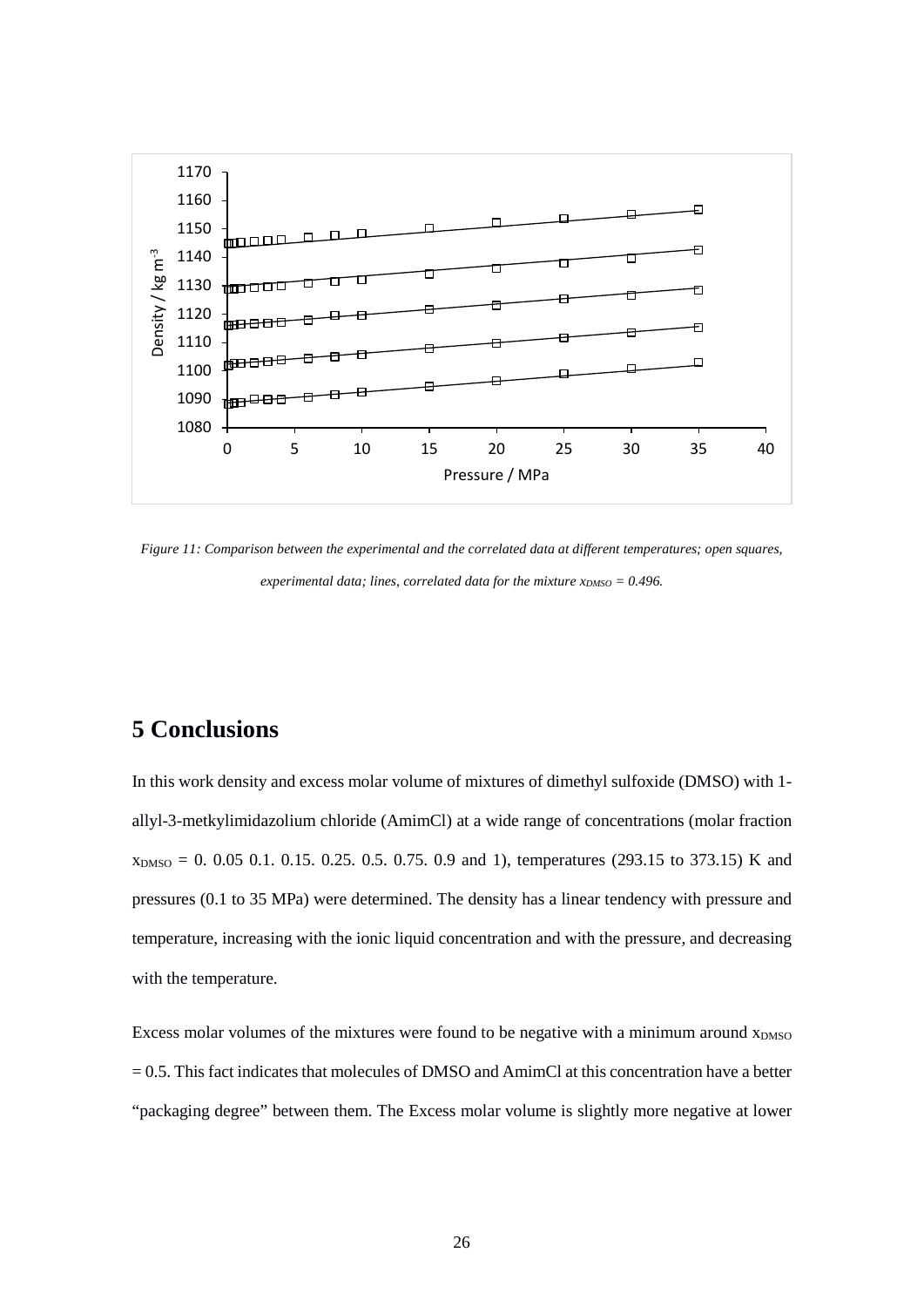pressure. It was observed for first time that the excess molar volume has a maximum at 333.15 K for several DMSO concentrations.

Density was correlated as a function of the temperature, pressure and composition of the mixture. A good fitting has been achieved with an  $% ARD = 0.12\%$ .

### **Acknowledgements**

Authors thank the Junta de Castilla y León for funding through the project VA295U14. MDB thanks the Spanish Ministry of Economy and Competitiveness for the Ramón y Cajal research fellowship.

### **6 References**

- [1] J.D. Holbrey, K.R. Seddon, Ionic Liquids, Clean Technol. Environ. Policy. 1 (1999) 223– 236. doi:10.1007/s100980050036.
- [2] K.N. Marsh, J.A. Boxall, R. Lichtenthaler, Room temperature ionic liquids and their mixtures - A review, Fluid Phase Equilib. 219 (2004) 93–98. doi:10.1016/j.fluid.2004.02.003.
- [3] A. Pinkert, K.N. Marsh, S. Pang, M.P. Staiger, Ionic liquids and their interaction with cellulose, Chem. Rev. 109 (2009) 6712–6728. doi:10.1021/cr9001947.
- [4] M. Parra Jimenez de la, Cristina; Navarrete, Alexander; Dolores Bermejo, M. Jose Cocero, Patents Review on Lignocellulosic Biomass Processing Using Ionic Liquids, Recent Pat.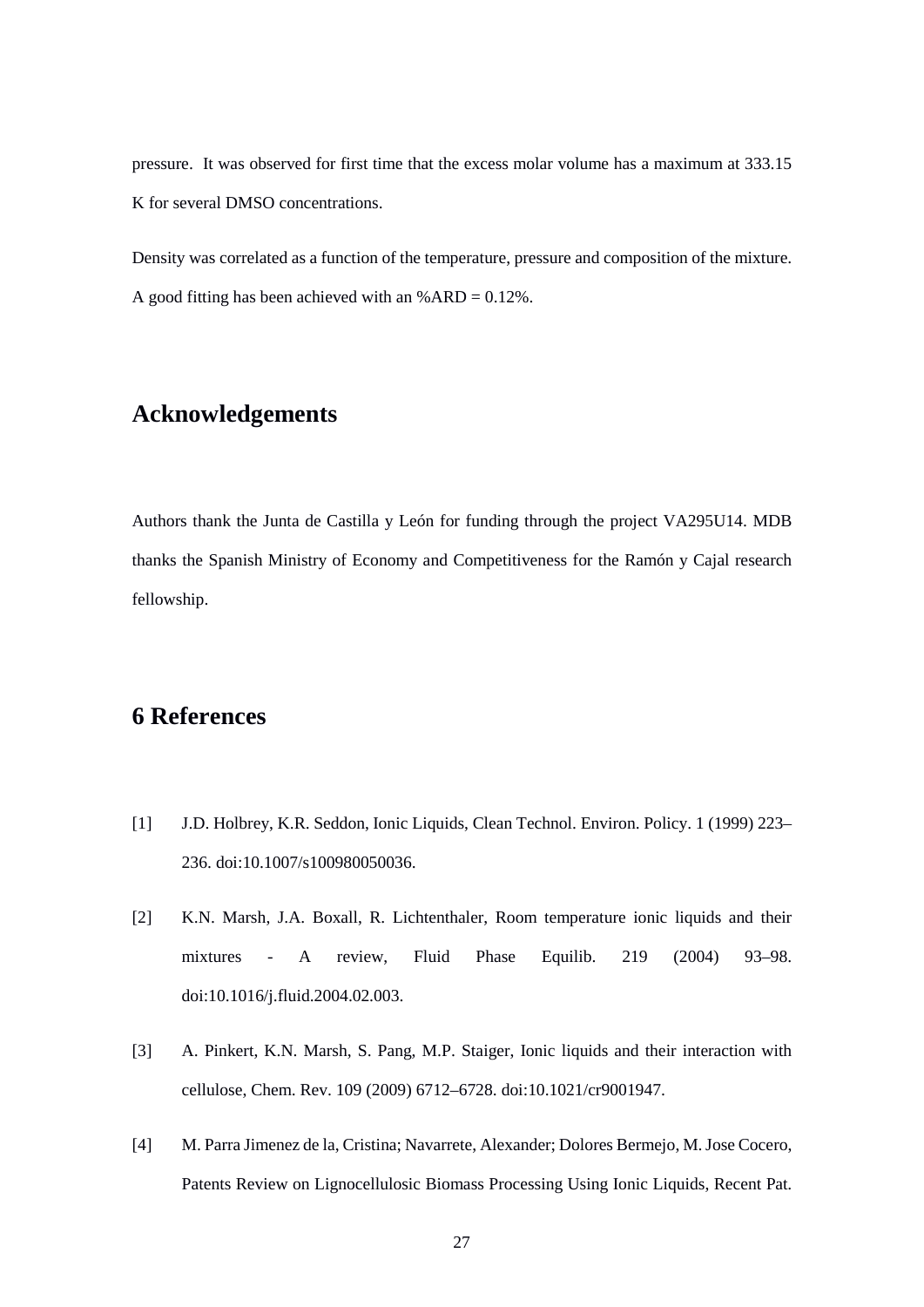Eng. 6 (2012) 159–182. doi:10.2174/187221212804583231.

- [5] J. Vitz, T. Erdmenger, C. Haensch, U.S. Schubert, Extended dissolution studies of cellulose in imidazolium based ionic liquids, Green Chem. 11 (2009) 417. doi:10.1039/b818061j.
- [6] S. Zhu, Y. Wu, Q. Chen, Z. Yu, C. Wang, S. Jin, Y. Ding, G. Wu, Dissolution of cellulose with ionic liquids and its application: a mini-review, Green Chem. 8 (2006) 325. doi:10.1039/b601395c.
- [7] Z. Meng, X. Zheng, K. Tang, J. Liu, S. Qin, Dissolution of natural polymers in ionic liquids: A review, E-Polymers. (2012) 1–29. doi:10.1515/epoly.2012.12.1.317.
- [8] R. Sescousse, K.A. Le, M.E. Ries, T. Budtova, Viscosity of cellulose-imidazolium-based ionic liquid solutions, J. Phys. Chem. B. 114 (2010) 7222–7228. doi:10.1021/jp1024203.
- [9] R. Jan, G.M. Rather, M.A. Bhat, Effect of cosolvent on bulk and interfacial characteristics of imidazolium based room temperature ionic liquids: Impact of cosolvent on physciochemical characteristics of ionic liquids, J. Solution Chem. 43 (2014) 685–695. doi:10.1007/s10953-014-0165-4.
- [10] K.R. Seddon, A. Stark, M.-J.J.M.-J.M.-J.J.M.-J.M.-J.J. Torres, Influence of chloride, water, and organic solvents on the physical properties of ionic liquids, Pure Appl. Chem. 72 (2000) 2275–2287. doi:10.1351/pac200072122275.
- [11] J. Wang, A. Zhu, Y. Zhao, K. Zhuo, Excess molar volumes and excess logarithm viscosities for binary mixtures of the ionic liquid 1-butyl-3-methylimidazolium hexaflurophosphate with some organic compounds, J. Solution Chem. 34 (2005) 585–596. doi:10.1007/s10953-005-5594-7.
- [12] C. Cuissinat, P. Navard, T. Heinze, Swelling and dissolution of cellulose. Part IV: Free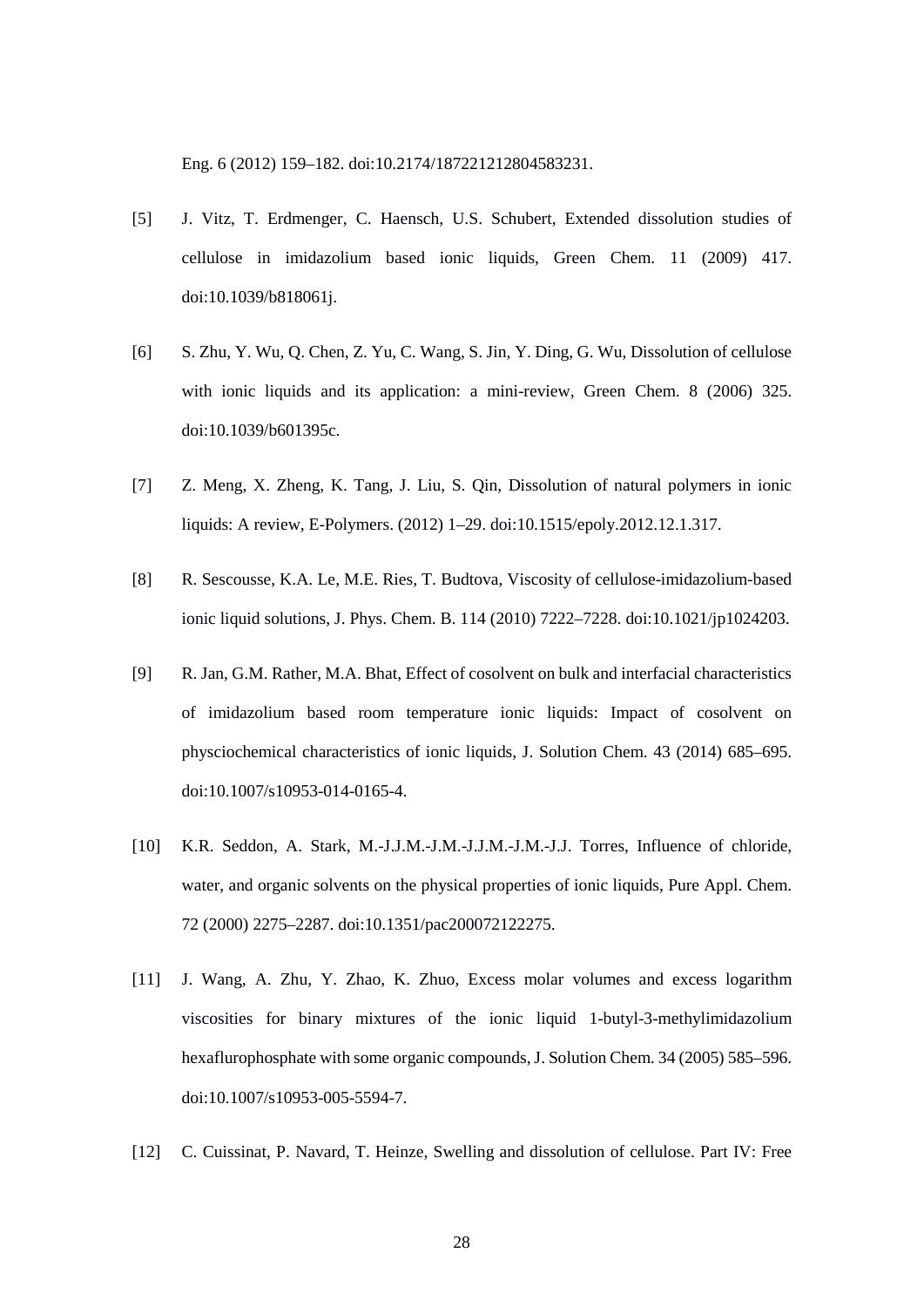floating cotton and wood fibres in ionic liquids, Carbohydr. Polym. 72 (2008) 590–596. doi:10.1016/j.carbpol.2007.09.029.

- [13] X. Wang, H. Li, Y. Cao, Q. Tang, Cellulose extraction from wood chip in an ionic liquid 1-allyl-3-methylimidazolium chloride (AmimCl), Bioresour. Technol. 102 (2011) 7959– 7965. doi:10.1016/j.biortech.2011.05.064.
- [14] D. a. Fort, R.C. Remsing, R.P. Swatloski, P. Moyna, G. Moyna, R.D. Rogers, Can ionic liquids dissolve wood? Processing and analysis of lignocellulosic materials with 1-nbutyl-3-methylimidazolium chloride, Green Chem. 9 (2007) 63. doi:10.1039/b607614a.
- [15] Y. Lv, J. Wu, J.J. Zhang, Y. Niu, C.Y. Liu, J. He, J.J. Zhang, Rheological properties of cellulose/ionic liquid/dimethylsulfoxide (DMSO) solutions, Polymer (Guildf). 53 (2012) 2524–2531. doi:10.1016/j.polymer.2012.03.037.
- [16] N. V. Sastry, N.M. Vaghela, P.M. Macwan, Densities, excess molar and partial molar volumes for water + 1-butyl- or, 1-hexyl- or, 1-octyl-3-methylimidazolium halide room temperature ionic liquids at  $T = (298.15 \text{ and } 308.15) \text{ K}$ , J. Mol. Liq. 180 (2013) 12–18. doi:10.1016/j.molliq.2012.12.018.
- [17] M. Tariq, F. Moscoso, F.J. Deive, A. Rodriguez, M.A. Sanromán, J.M.S.S. Esperança, J.N. Canongia Lopes, L.P.N. Rebelo, Probing the self-aggregation of ionic liquids in aqueous solutions using density and speed of sound data, J. Chem. Thermodyn. 59 (2013) 43–48. doi:10.1016/j.jct.2012.11.032.
- [18] W. Liu, L. Cheng, Y. Zhang, H. Wang, M. Yu, The physical properties of aqueous solution of room-temperature ionic liquids based on imidazolium: Database and evaluation, J. Mol. Liq. 140 (2008) 68–72. doi:10.1016/j.molliq.2008.01.008.
- [19] T. Singh, A. Kumar, Thermodynamics of dilute aqueous solutions of imidazolium based ionic liquids, J. Chem. Thermodyn. 43 (2011) 958–965. doi:10.1016/j.jct.2011.01.013.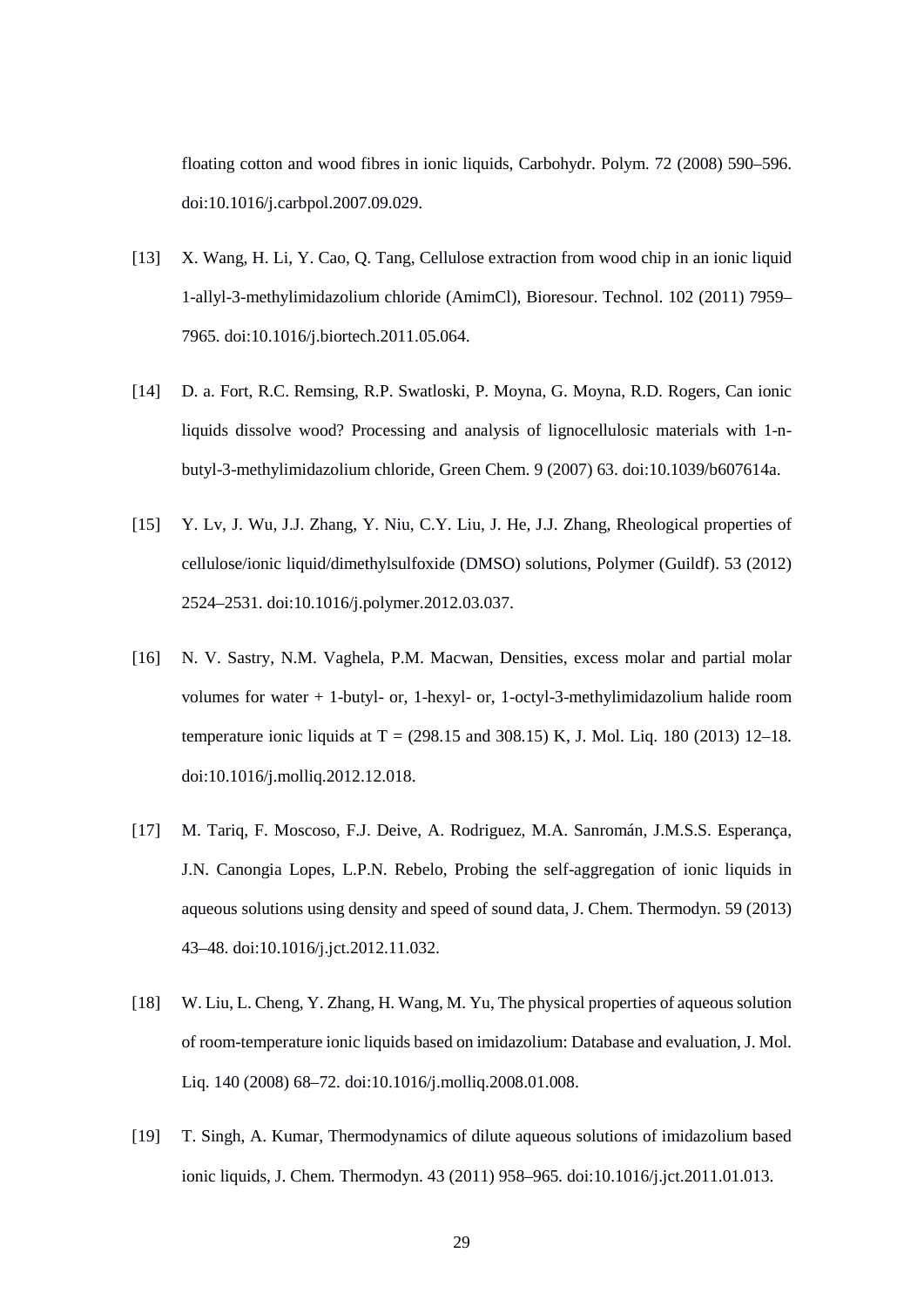- [20] E. Gómez, B. González, a Domínguez, E. Tojo, J. Tojo, Dynamic viscosities of a series of 1-alkylimidazolium chloride ionic liquids and their binary mixtures with water at several temperatures, J. Chem. Eng. Data. 51 (2006) 696–701.
- [21] H. Xu, D. Zhao, P. Xu, F. Liu, G. Gao, Conductivity and viscosity of 1-Ally1-3-methylimidazolium Chloride + water and + ethanol from 293.15 K to 333.15 K, J. Chem. Eng. Data. 50 (2005) 133–135. doi:10.1021/je049787p.
- [22] D. Wu, B. Wu, Y.M. Zhang, H.P. Wang, Density, Viscosity, Refractive Index and Conductivity of 1-Allyl-3-methylimidazolium Chloride + Water Mixture  $\dagger$ , J. Chem. {&} Eng. Data. 55 (2010) 621–624. doi:10.1021/je900545v.
- [23] C. Jiménez de la Parra, J.R. Zambrano, M.D. Bermejo, Á. Martín, J.J. Segovia, M.J. Cocero, Influence of water concentration in the viscosities and densities of cellulose dissolving ionic liquids. Correlation of viscosity data, J. Chem. Thermodyn. 91 (2015) 8– 16. doi:10.1016/j.jct.2015.07.015.
- [24] B. Kumar, T. Singh, K.S. Rao, A. Pal, A. Kumar, Thermodynamic and spectroscopic studies on binary mixtures ionic liquids in ethylene glycol, J. Chem. Thermodyn. 44 (2012) 121–127. doi:10.1016/j.jct.2011.08.008.
- [25] J.M. Lopes, S. Kareth, M.D. Bermejo, Á. Martín, E. Weidner, M.J. Cocero, Experimental determination of viscosities and densities of mixtures carbon dioxide + 1-allyl-3 methylimidazolium chloride. Viscosity correlation, J. Supercrit. Fluids. 111 (2016) 91– 96. doi:10.1016/j.supflu.2015.12.013.
- [26] L.I.N. Tomé, R.L. Gardas, P.J. Carvalho, M.J. Pastoriza-Gallego, M.M. Piñeiro, J.A.P. Coutinho, Measurements and correlation of high-pressure densities of phosphonium based ionic liquids, J. Chem. Eng. Data. 56 (2011) 2205–2217. doi:10.1021/je101232g.
- [27] H. Machida, R. Taguchi, Y. Sato, J.R.L. Smith, Measurement and Correlation of High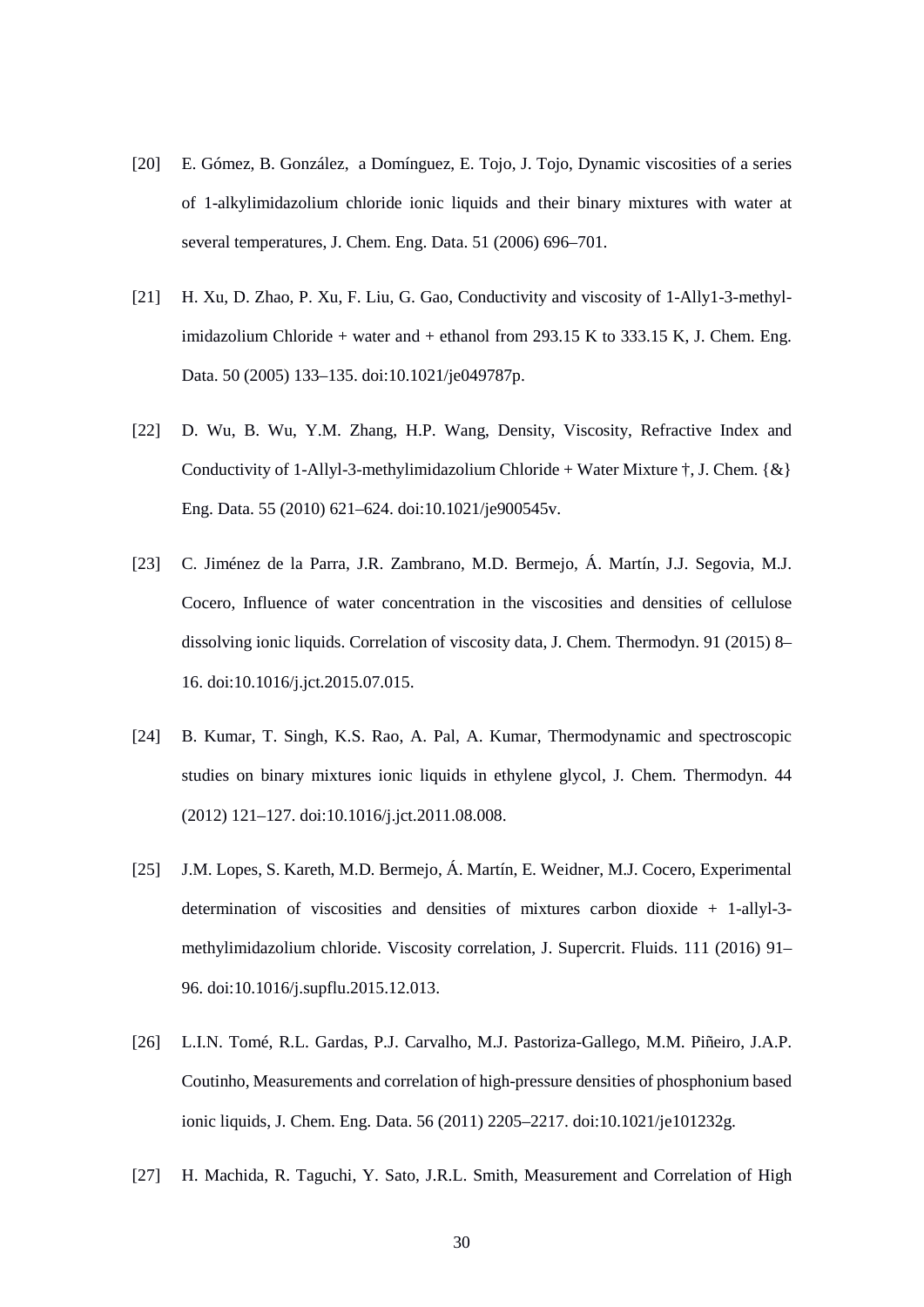Pressure Densities of Ionic Liquids, 1-Ethyl-3-methylimidazolium l-Lactate ([emim][Lactate]), 2-Hydroxyethyl-trimethylammonium l-Lactate ([(C2H4OH)(CH3)3N][Lactate]), and 1-Butyl-3-methylimidazolium Chloride ([bmim][Cl], J. Chem. Eng. Data. 56 (2010) 923–928. doi:10.1021/je1008747.

- [28] J. Safarov, M. Geppert-Rybczyńska, I. Kul, E. Hassel, Thermophysical properties of 1 butyl-3-methylimidazolium acetate over a wide range of temperatures and pressures, Fluid Phase Equilib. 383 (2014) 144–155. doi:10.1016/j.fluid.2014.10.015.
- [29] R.L. Gardas, H.F. Costa, M.G. Freire, P.J. Carvalho, I.M. Marrucho, I.M.A. Fonseca, A.G.M. Ferreira, J.A.P. Coutinho, Densities and derived thermodynamic properties of imidazolium-, pyridinium-, pyrrolidinium-, and piperidinium-based ionic liquids, J. Chem. Eng. Data. 53 (2008) 805–811. doi:10.1021/je700670k.
- [30] M.R. Currás, P. Husson, A.A.H. Pádua, M.F. Costa Gomes, J. García, High-pressure densities of 2,2,2-trifluoroethanol + ionic liquid mixtures useful for possible applications in absorption cycles, Ind. Eng. Chem. Res. 53 (2014) 10791–10802. doi:10.1021/ie5008568.
- [31] I.M. Abdulagatov, A. Tekin, J. Safarov, A. Shahverdiyev, E. Hassel, High-pressure densities and derived volumetric properties (excess, apparent, and partial molar volumes) of binary mixtures of {methanol  $(1) + [BMIM][BF4](2)$ }, J. Chem. Thermodyn. 40 (2008) 1386–1401. doi:10.1016/j.jct.2008.05.005.
- [32] E. Widowati, M.J. Lee, PVT properties for binary ionic liquids of 1-methyl-1 propylpiperidinium bis(trifluoromethylsulfonyl)imide with anisole or acetophenone at pressures up to 50 MPa, J. Chem. Thermodyn. 49 (2012) 54–61. doi:10.1016/j.jct.2012.01.008.
- [33] Y. Qiao, F. Yan, S. Xia, S. Yin, P. Ma, Densities and Viscosities of [Bmim][PF  $_6$  ] and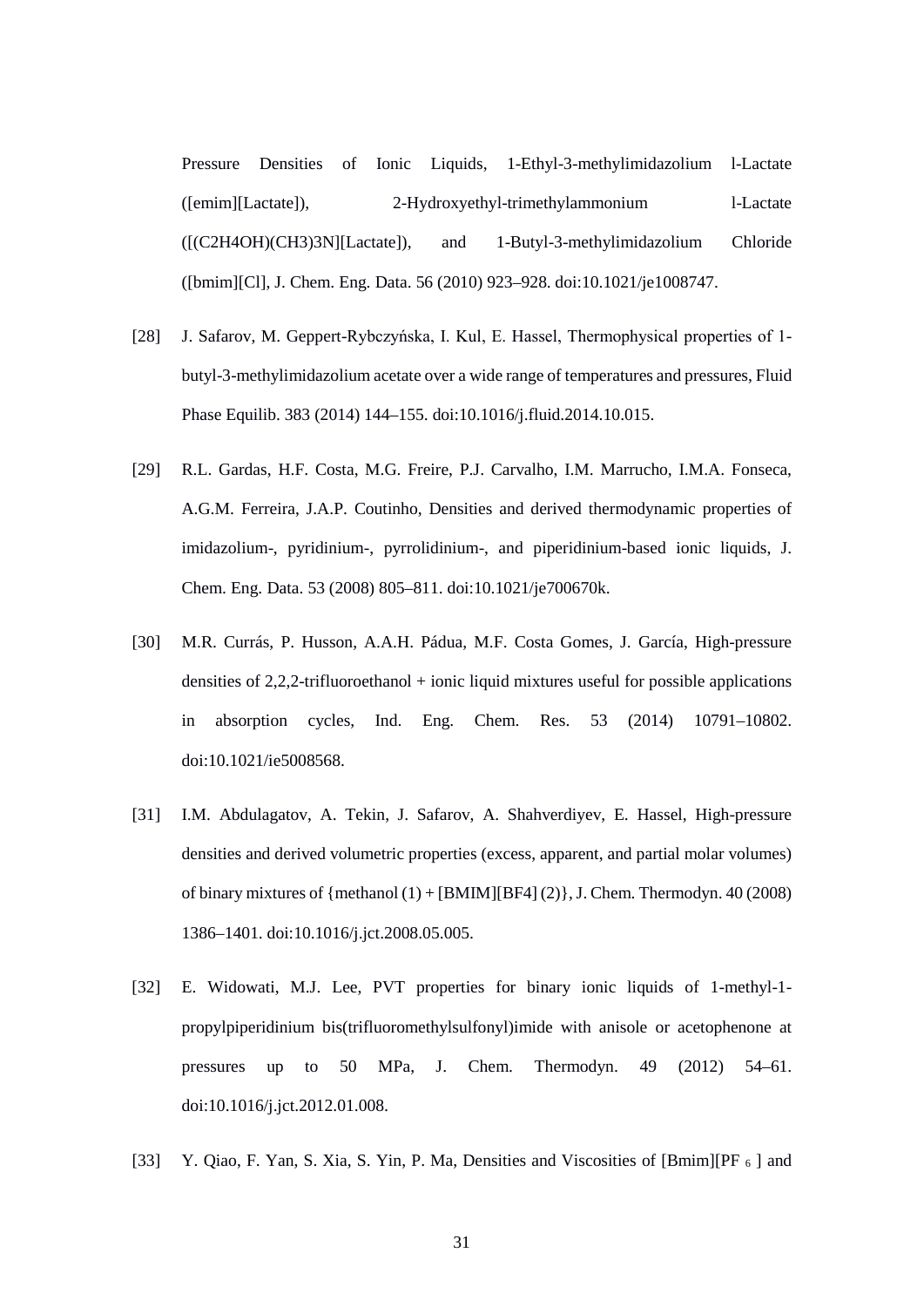Binary Systems [Bmim][PF  $_6$  ] + Ethanol, [Bmim][PF  $_6$  ] + Benzene at Several Temperatures and Pressures: Determined by the Falling-Ball Method, J. Chem. Eng. Data. 56 (2011) 2379–2385. doi:10.1021/je1012444.

- [34] I. Bahadur, T.M. Letcher, S. Singh, G.G. Redhi, P. Venkatesu, D. Ramjugernath, Excess molar volumes of binary mixtures (an ionic liquid+water): A review, J. Chem. Thermodyn. 82 (2015) 34–46. doi:10.1016/j.jct.2014.10.003.
- [35] M.S. Sandhya, C.N. Rao, K. Sivakumar, P. Bhanuprakash, P. Venkateswarlu, Effect of temperature and alkyl chain length on molecular interactions in the binary mixtures of 1 ethyl-3-methylimidazolium methylsulphate with 1-alkanols (C3–C6), J. Mol. Liq. 222 (2016) 981–987. doi:10.1016/j.molliq.2016.08.002.
- [36] B. Mokhtarani, A. Sharifi, H.R. Mortaheb, M. Mirzaei, M. Mafi, F. Sadeghian, Density and viscosity of pyridinium-based ionic liquids and their binary mixtures with water at several temperatures, J. Chem. Thermodyn. 41 (2009) 323-329. doi:10.1016/j.jct.2008.09.001.
- [37] E.W. Lemmon, R. Span, Short Fundamental Equations of State for 20 Industrial Fluids, J. Chem. Eng. Data. 51 (2006) 785–850.
- [38] J.J. Segovia, O. Fandiño, E.R. López, L. Lugo, M. Carmen Martín, J. Fernández, Automated densimetric system: Measurements and uncertainties for compressed fluids, J. Chem. Thermodyn. 41 (2009) 632–638. doi:10.1016/j.jct.2008.12.020.
- [39] M.J.P. Comuñas, J.P. Bazile, A. Baylaucq, C. Boned, Density of Diethyl Adipate using a New Vibrating Tube Densimeter from (293.15 to 403.15) K and up to 140 MPa. Calibration and Measurements, J. Chem. Eng. Data. 53 (2008) 986–994.
- [40] B. Lagourette, C. Boned, H. Saint-Guirons, P. Xans, H. Zhou, Densimeter calibration method versus temperature and pressure, Meas. Sci. Technol. 3 (1992) 699–703.